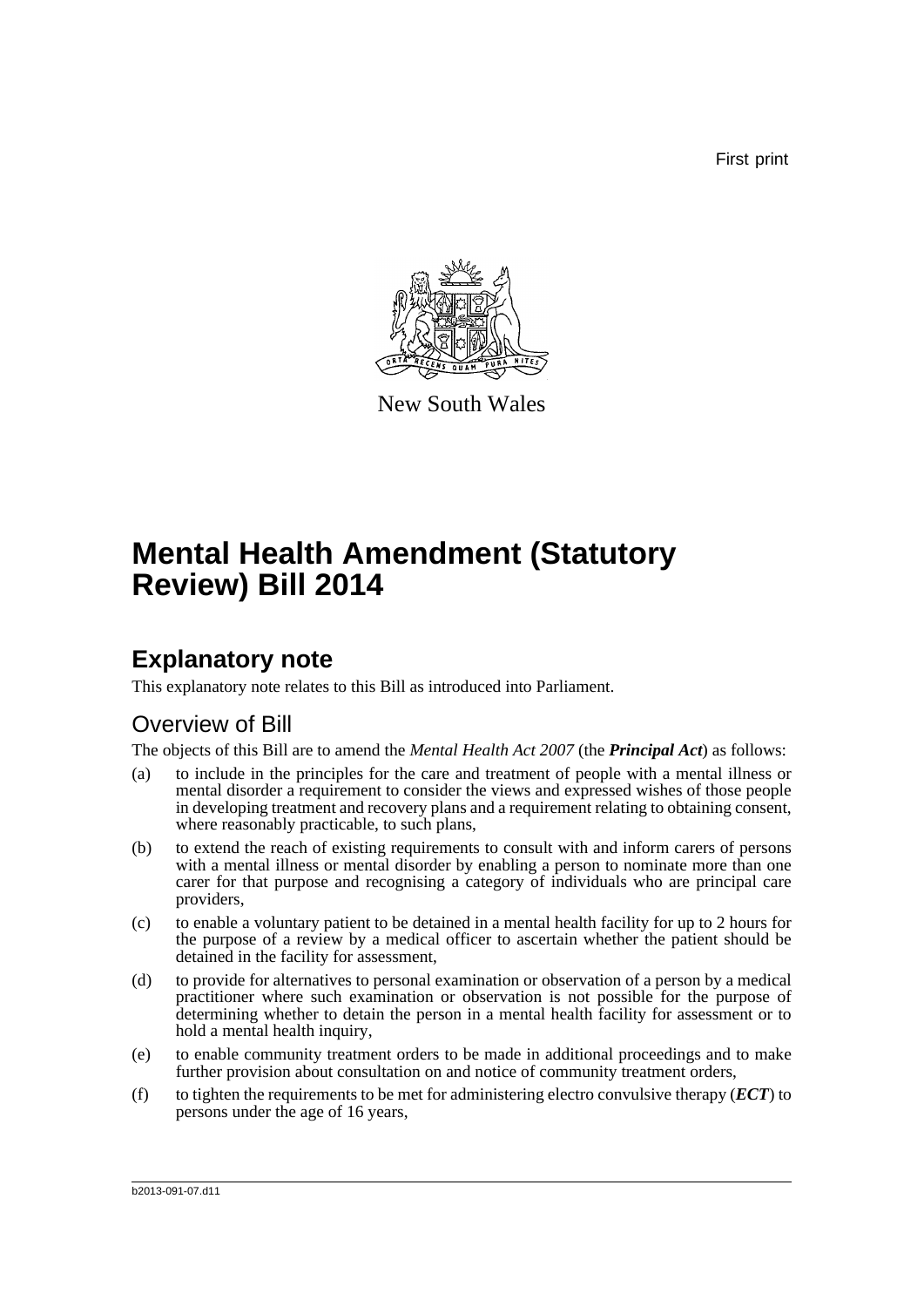- (g) to amend provisions relating to non-psychiatric treatments to remove provision for voluntary patients and for greater consistency with similar provisions in other legislation,
- (h) to require persons under the age of 16 years to have legal or other representation in any proceedings before the Mental Health Review Tribunal (the *Tribunal*),
- (i) to make other minor amendments, to update references and expressions and to enact provisions of a savings and transitional nature consequent on the enactment of the proposed Act.

## Outline of provisions

**Clause 1** sets out the name (also called the short title) of the proposed Act.

**Clause 2** provides for the commencement of the proposed Act on a day or days to be appointed by proclamation.

## **Schedule 1 Amendment of Mental Health Act 2007 No 8**

### **Care, capacity and consent**

**Schedule 1 [2]** includes in the objects of the Principal Act the object of promoting the recovery of persons who are mentally ill or mentally disordered.

**Schedule 1 [3]** amends the objects of the Principal Act to remove references to control of patients so as to reflect a focus on the care and treatment of patients.

**Schedule 1 [4]** amends the objects of the Principal Act to recognise the provision of treatment for the purpose of protecting a patient or other persons from harm.

**Schedule 1 [34]** inserts a requirement to support people with a mental illness or mental disorder to pursue their own recovery in the principles set out for care and treatment.

**Schedule 1 [35]** adds to the principles for the care and treatment of people with a mental illness or mental disorder the principles that people under the age of 18 years should receive developmentally appropriate services and that the cultural and spiritual beliefs and practices of people who are Aboriginal persons or Torres Strait Islanders should be recognised. The amendment also provides for special needs related to disability or sexuality to be recognised in care and treatment.

**Schedule 1 [36]** updates a reference to treatment plans.

**Schedule 1 [37]** adds to the principles for the care and treatment of persons with a mental illness or mental disorder a new principle requiring that every reasonably practicable effort should be made to obtain the consent of people with a mental illness or mental disorder to treatment plans and recovery plans, to monitor their capacity to consent and to support persons who lack the capacity to consent to understand those plans.

**Schedule 1 [38]** inserts a right for carers to be kept informed and involved, and to have information provided by them considered, in the principles relating to the care and treatment of persons with a mental illness or mental disorder.

#### **Designated carers and principal care providers**

**Schedule 1 [6]** inserts definitions of *designated carer* and *principal care provider*.

**Schedule 1 [11] and [14]** enable the principal care provider of a person to make a written request that the person be detained in a mental health facility and also update references to primary carers so that they refer to designated carers.

**Schedule 1 [12]** prohibits a mental health certificate from being given for a person if the medical practitioner or accredited person giving the certificate is the principal care provider of the person. The amendment also updates a reference to a primary carer so that it refers to a designated carer. **Schedule 1 [83]** makes a consequential amendment.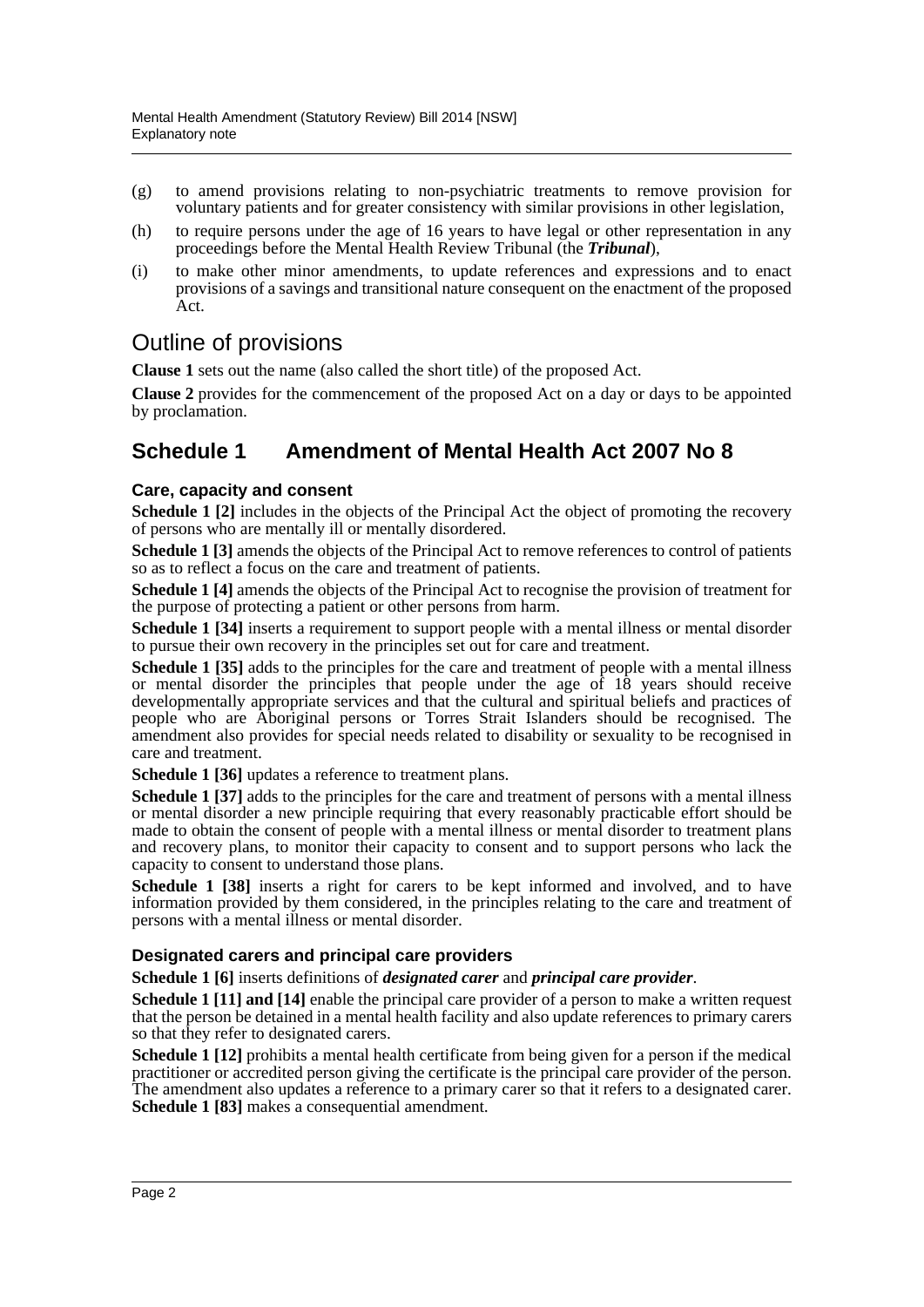**Schedule 1 [19]** enables a person who has been brought to a mental health facility by a police officer and who is not to be further detained to be discharged into the care of the person's principal care provider. The amendment also updates a reference to a primary carer so that it refers to a designated carer.

**Schedule 1 [21]** enables the principal care provider of an assessable person to appear at a mental health inquiry and also updates a reference to a primary carer so that it refers to a designated carer. **Schedule 1 [20]** makes a consequential amendment.

**Schedule 1 [25]** enables the principal care provider of an involuntary patient or person detained in a mental health facility to apply for the discharge of the patient or person. The amendment also updates a reference to a primary carer so that it refers to a designated carer.

**Schedule 1 [33], [39], [40], [67] and [69]** update references.

**Schedule 1 [41]** makes it clear that only individuals are included in the class of carers who may be designated carers.

**Schedule 1 [42]** includes the extended family and kin of a patient who is an Aboriginal person or a Torres Strait Islander in the category of persons who may be included as relatives for the purposes of determining the designated carer of a patient.

**Schedule 1 [43]** enables a person to nominate up to 2 designated carers.

**Schedule 1 [44]** specifies that the principal care provider of a person is the individual who is primarily responsible for providing support or care to the person. An authorised medical officer of a mental health facility or a director of community treatment may determine who is the principal care provider of a person for the purposes of complying with requirements to give notice and other requirements. Requirements relating to principal care providers need not be complied with if to do so may put the principal care provider or the person being cared for at risk of serious harm.

**Schedule 1 [45]** extends to the principal care provider of a person who is a patient or a person detained in a mental health facility the right to receive information about medication administered to the person. The amendment also updates a reference to a primary carer so that it refers to a designated carer.

**Schedule 1 [47]** requires an authorised medical officer of a mental health facility to take all reasonably practicable steps to notify the principal care provider of a person within 24 hours after the person is detained in the facility. The amendment also updates a reference to a primary carer so that it refers to a designated carer.

**Schedule 1 [48]** requires an authorised medical officer of a mental health facility to take all reasonably practicable steps to notify the principal care provider of an assessable person of a proposed mental health inquiry. The amendment also updates a reference to a primary carer so that it refers to a designated carer. **Schedule 1 [49]** makes a consequential amendment.

**Schedule 1 [50]** requires an authorised medical officer of a mental health facility to take all reasonably practicable steps to notify the principal care provider of a patient or person detained in the facility of certain events relating to the patient or person. The amendment also updates a reference to a primary carer so that it refers to a designated carer.

**Schedule 1 [51]** requires an authorised medical officer of a mental health facility to take all reasonably practicable steps to ensure that the principal care provider of a person is consulted in relation to the person's discharge and subsequent treatment or actions. The amendment also updates a reference to a primary carer so that it refers to a designated carer.

**Schedule 1 [52]** requires an authorised medical officer of a mental health facility, while planning the discharge of a person, to take all reasonably practicable steps to consult with agencies providing relevant services to the person and the principal care provider. The amendment also updates a reference to a primary carer so that it refers to a designated carer.

**Schedule 1 [53]** requires an authorised medical officer of a mental health facility to take all reasonably practicable steps to ensure that the person and the principal care provider of a person who is discharged from the facility are provided with appropriate information as to follow-up care. The amendment also updates a reference to a primary carer so that it refers to a designated carer.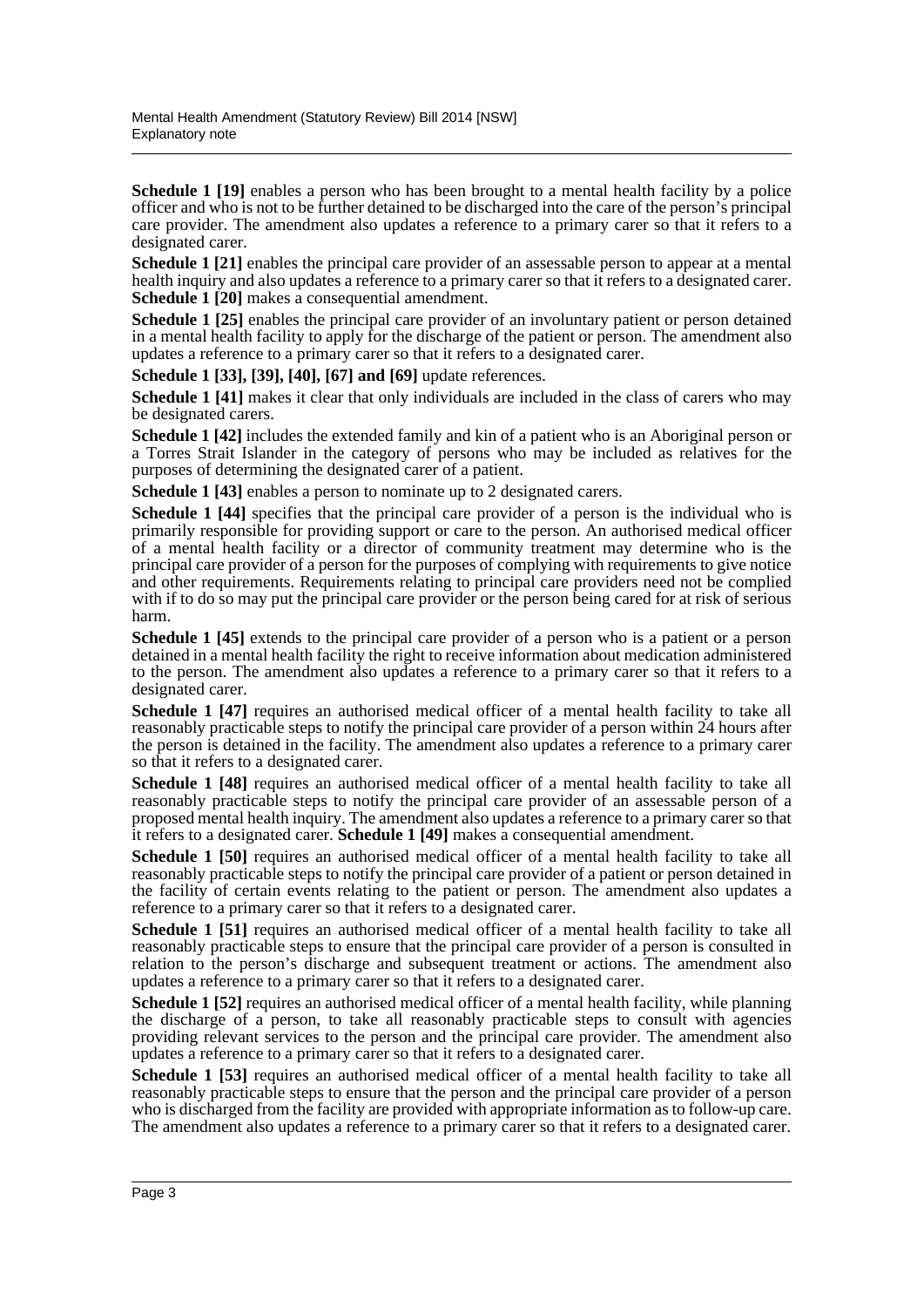**Schedule 1 [71]** extends the advocacy role of official visitors to matters raised by the principal care provider of a patient. The amendment also updates a reference to a primary carer so that it refers to a designated carer.

**Schedule 1 [72]** enables the principal care provider of a patient or other person treated at a mental health facility to request that an official visitor visit the facility. The amendment also updates a reference to a primary carer so that it refers to a designated carer.

**Schedule 1 [73]–[75]** enable the principal care provider of a patient or person detained in a mental health facility or of an affected person under a community treatment order to notify the medical superintendent of the facility or the director of community treatment that the principal care provider wishes to see an official visitor and requires an official visitor to be informed of that wish within 2 days. The amendments also update references to a primary carer so that they refer to a designated carer.

**Schedule 1 [80]** prevents a disclosure of information obtained in connection with mental health legislation to a principal care provider of a person from being a prohibited disclosure if it relates to the care or treatment of the person. The amendment also updates a reference to a primary carer so that it refers to a designated carer.

**Schedule 1 [86], [91], [93] and [94]** update the mental health certificate form and the statement of rights for persons detained in mental health facilities to reflect the amendments made by the proposed Act to the rights and responsibilities of designated carers and principal care providers.

#### **Detention in mental health facilities**

**Schedule 1 [7]** requires voluntary patients in mental health facilities to be reviewed by the Tribunal at least once every 12 months if they have been a patient (either voluntary or involuntary) in the mental health facility for a continuous period of more than 12 months.

**Schedule 1 [8]** requires the Tribunal to consider whether a voluntary patient is likely to benefit from further care or treatment as a voluntary patient when it reviews the patient.

**Schedule 1 [9]** enables a voluntary patient in a mental health facility to be detained for up to 2 hours to enable an authorised medical officer to determine whether to take action to detain the person in the mental health facility.

Schedule 1 [13] enables a medical practitioner or accredited person to examine or observe a person by using an audio visual link for the purpose of completing a mental health certificate, if it is not reasonably practicable for the person to be personally examined or observed by a medical practitioner or accredited person. **Schedule 1 [81]** makes a consequential amendment.

**Schedule 1 [15]** enables a medical practitioner to examine or observe a person by using an audio visual link, or an accredited person to personally examine a person, for the purpose of determining whether the person is a mentally ill person or mentally disordered person who should be detained in a mental health facility, if it is not reasonably practicable for the person to be personally examined or observed by an authorised medical officer or other medical practitioner. **Schedule 1 [16], [17], [85] and [87]** make consequential amendments.

**Schedule 1 [18]** extends from one hour to 2 hours the period for which a person who has been brought to a mental health facility by a police officer, and who is not to be further detained, may be kept at the facility pending the person's apprehension by a police officer.

**Schedule 1 [22]** provides, in addition to other actions that may already be taken after a mental health inquiry, that a person may be discharged into the care of a designated carer or the principal care provider of the person.

**Schedule 1 [23]** provides, in addition to other actions that may already be taken by the Tribunal after a review of an involuntary patient, that the patient may be discharged into the care of a designated carer or the principal care provider of the patient.

**Schedule 1 [26]** provides that the Tribunal may defer the discharge of a person on a successful appeal against a refusal to discharge the person for a period of up to 14 days.

Schedule 1 [44] requires an authorised medical officer, other medical practitioner or accredited person to consider (if reasonably practicable) information provided by a designated carer,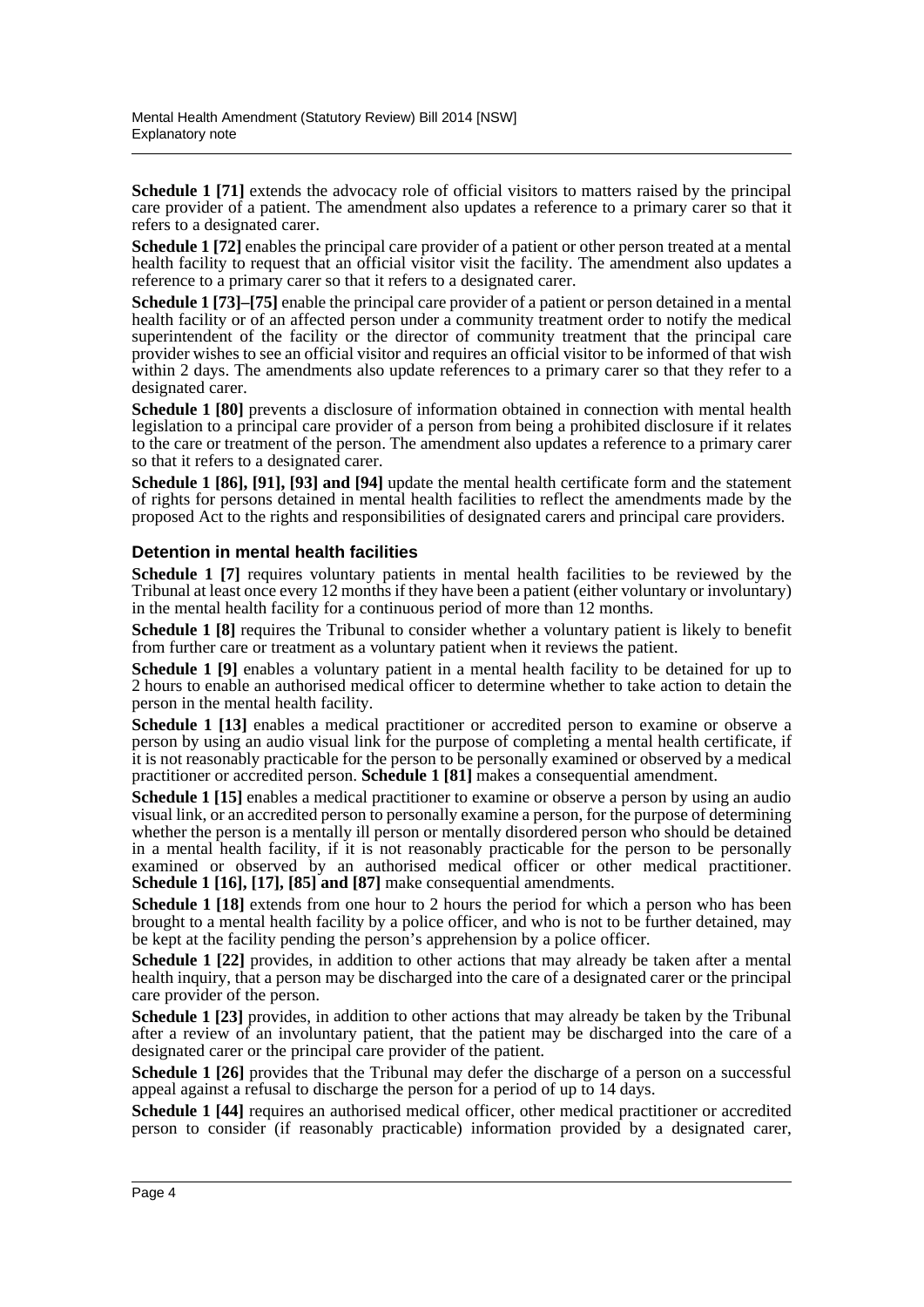principal care provider, relative, friend, treating health professional or person who has brought someone to a mental health facility when determining whether a person is a mentally ill person or a mentally disordered person or should be discharged.

### **Community treatment orders**

**Schedule 1 [27]** makes it clear that an application for a community treatment order may be made in proceedings for an appeal against a refusal of an application to discharge an involuntary patient or person detained in a mental health facility.

**Schedule 1 [28]** removes the requirement for 14 days notice of an application for a community treatment order for a person who is not detained in a mental health facility, if the person is already the subject of a community treatment order or the Tribunal decides that it is in the best interests of the patient that the application be heard earlier.

**Schedule 1 [29]** enables the Tribunal to defer for up to 14 days the discharge from a mental health facility of a person who is made subject to a community treatment order. **Schedule 1 [24]** makes a consequential amendment.

**Schedule 1 [30]** extends to the principal care provider of a person who is subject to a community treatment order the right to request information about medication administered to the person. The amendment also updates a reference to a primary carer so that it refers to a designated carer.

**Schedule 1 [31]** requires the director of community treatment of a declared mental health facility to consult the affected person, any designated carer or principal care provider of a person subject to a community treatment order before revoking the order and to notify the Tribunal of a revocation or if no further application for an order will be made.

**Schedule 1 [32]** requires the director of community treatment of a declared mental health facility to notify any designated carer or principal care provider of a person subject to a community treatment order of the order and if the order is varied or revoked or an application is made for a further order.

#### **Electro convulsive therapy**

**Schedule 1 [55]** excludes persons under the age of 16 years from the category of persons who can receive ECT on the basis of giving informed consent and a medical certificate.

**Schedule 1 [56]** requires that an ECT determination be given by the Tribunal after it holds an ECT inquiry before a person under the age of 16 years can receive ECT.

**Schedule 1 [57]** provides that ECT may be administered to a person under the age of 16 years in accordance with an ECT determination made by the Tribunal at an ECT administration inquiry.

**Schedule 1 [59]** provides that at least one of the 2 medical certificates required before an authorised medical officer may apply for an ECT administration inquiry about a person under the age of 16 years is to be a certificate given by a psychiatrist with expertise in the treatment of children or adolescents. **Schedule 1 [58]** makes a consequential amendment.

**Schedule 1 [61]** provides that the Tribunal is, on an ECT administration inquiry, to determine whether or not an ECT determination should be made in relation to a person under the age of 16 years. **Schedule 1 [60]** makes a consequential amendment.

**Schedule 1 [64]** sets out the elements of an ECT determination for a person under the age of 16 years. **Schedule 1 [62] and [63**] make consequential amendments.

**Schedule 1 [65]** requires the Tribunal to consider the views (if known) of any designated carer, principal care provider or parent of a person who is under the age of 16 years when holding an inquiry into ECT treatment for the person.

**Schedule 1 [66]** enables the President of the Tribunal to inspect at any time the register kept by a mental health facility relating to ECT treatments.

#### **Other treatments**

**Schedule 1 [68]** removes the ability of the Secretary of the Ministry of Health to consent to the performance of a surgical operation on an involuntary patient in circumstances where the patient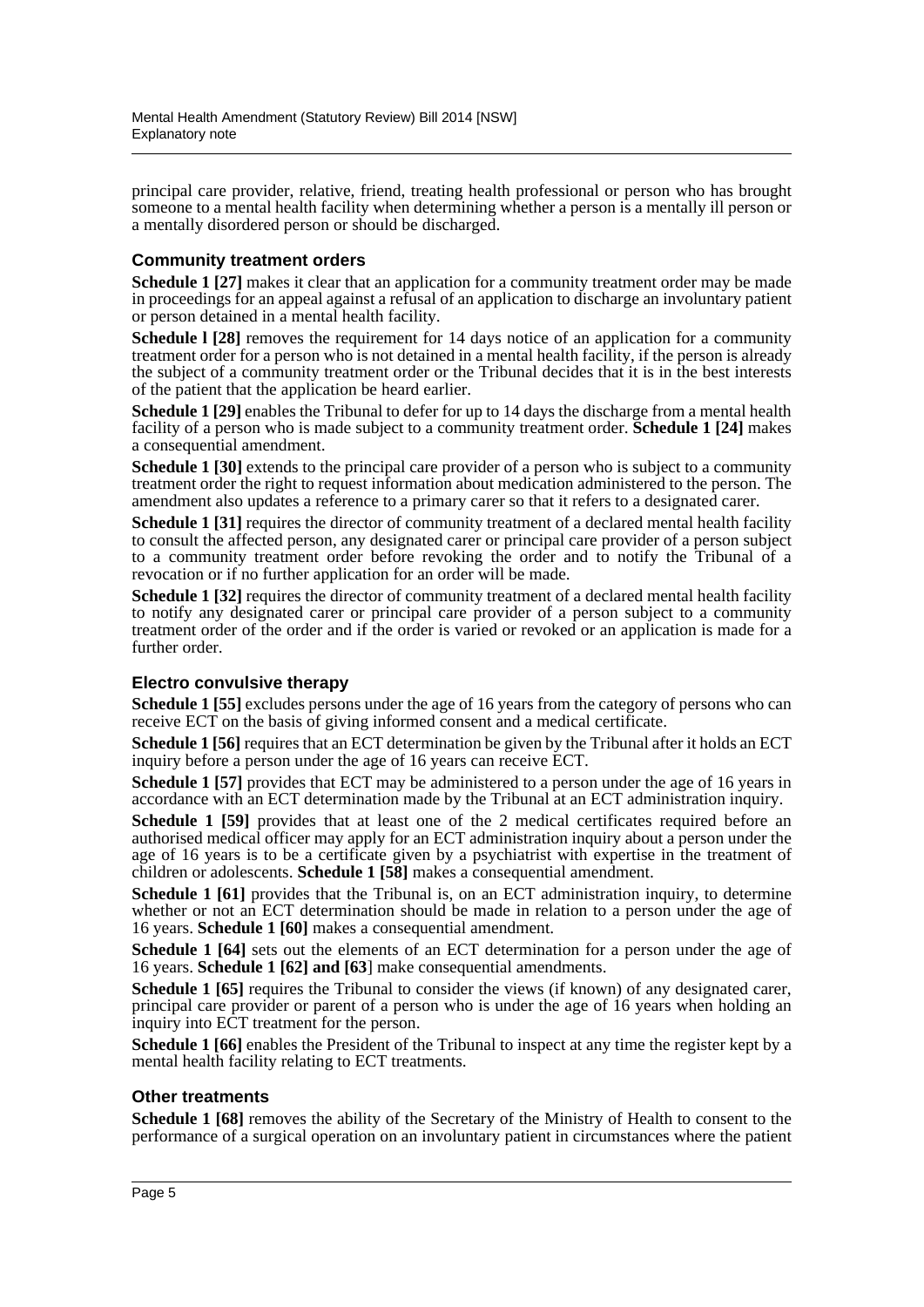is capable of giving consent but refuses to give that consent or neither gives nor refuses to give that consent. It also removes voluntary patients from the categories of persons who are incapable of consenting and in respect of whom consent may be given to a surgical procedure by the Secretary. The *Guardianship Act 1987* will instead apply in such a case.

**Schedule 1 [70]** removes the ability of the Tribunal to consent to the performance of a surgical operation on a voluntary patient in circumstances where the patient is incapable of giving consent. The *Guardianship Act 1987* will instead apply in such a case.

### **Other amendments**

**Schedule 1 [1] and [5]** update references to the Director-General of the Department of Health and the Department of Health.

**Schedule 1 [10], [78] and [84]** update references to developmental disability of mind.

**Schedule 1 [46]** requires voluntary patients to be given an oral explanation and a written statement of their legal rights and other entitlements as soon as practicable after becoming voluntary patients. **Schedule 1 [95]** sets out the form of the written statement.

**Schedule 1 [54]** updates references to electrodes for the purposes of the definition of *psychosurgery* in relation to prohibited treatments.

**Schedule 1 [76]** enables a mentally ill person or mentally disordered person who is in a health facility other than a mental health facility because the person requires treatment for another illness or condition to request to see an official visitor. The Principal official visitor is to arrange for the visit to be made as soon as practicable.

**Schedule 1 [77]** removes the requirement for the annual report of the Tribunal to report on the number of persons detained as involuntary patients for 3 months or less.

**Schedule 1 [79]** requires a person who is under the age of 16 years to be represented before the Tribunal by an Australian legal practitioner or another representative chosen by the person and approved by the Tribunal.

**Schedule 1 [82]** revises a provision of the mental health certificate to better reflect the provisions of the Principal Act.

**Schedule 1 [88]** updates a heading as a result of the insertion of a statement of rights for voluntary patients.

**Schedule 1 [89]** inserts information about appeal and discharge rights into the statement of rights for involuntary patients or persons who are detained in a mental health facility.

**Schedule 1 [90]** inserts information about operations into the statement of rights for involuntary patients or persons who are detained in a mental health facility.

**Schedule 1 [92]** inserts information about the right to see an official visitor into the statement of rights for involuntary patients or persons who are detained in a mental health facility.

**Schedule 1 [96]** extends the maximum period for which a person may be appointed as an official visitor from 3 years to 4 years.

**Schedule 1 [97]** inserts savings and transitional provisions consequent on the enactment of the proposed Act.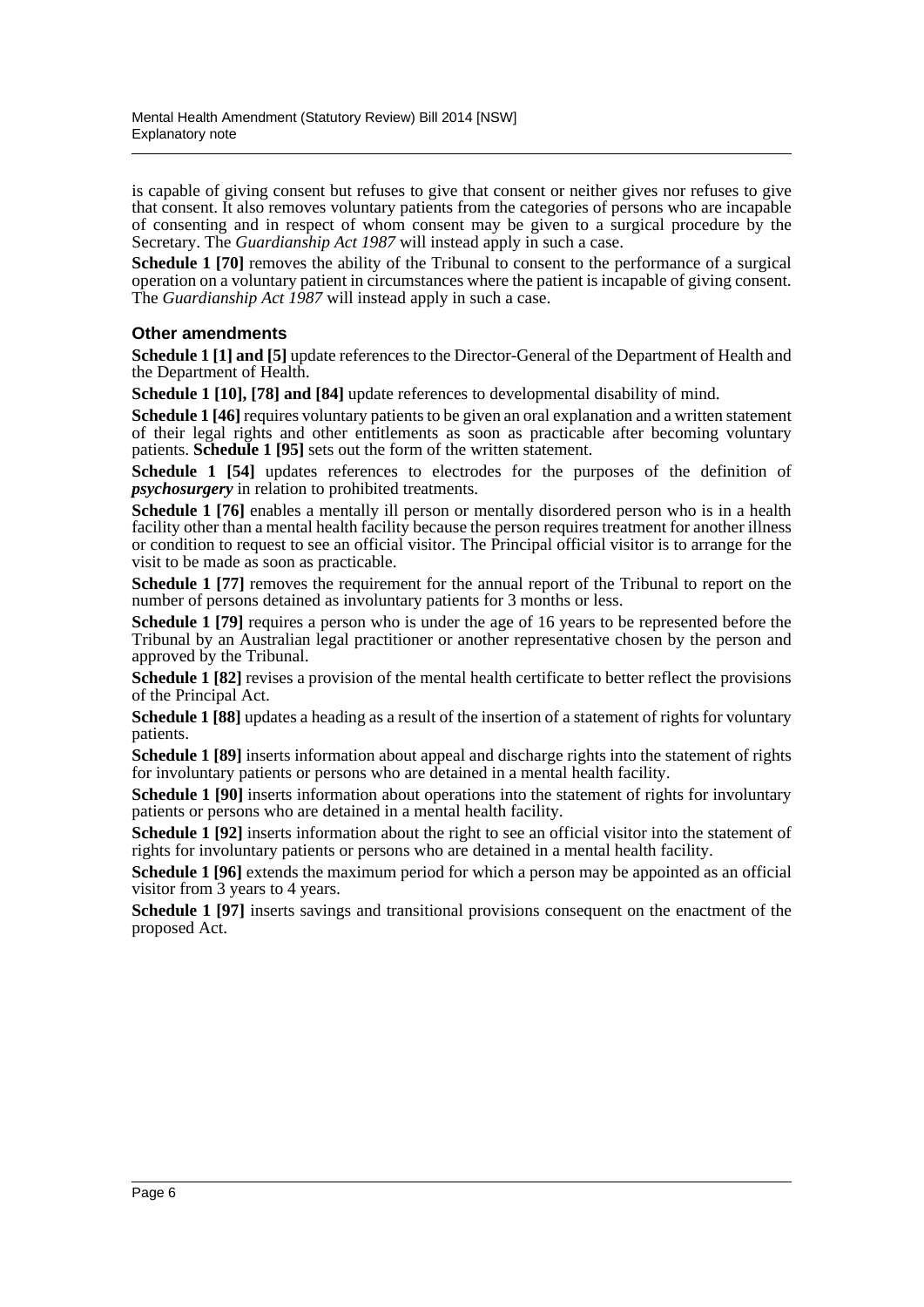First print



New South Wales

# **Mental Health Amendment (Statutory Review) Bill 2014**

# **Contents**

|            |                                          | Page |
|------------|------------------------------------------|------|
| 1.         | Name of Act                              |      |
|            | 2 Commencement                           | 2    |
| Schedule 1 | Amendment of Mental Health Act 2007 No 8 | 3    |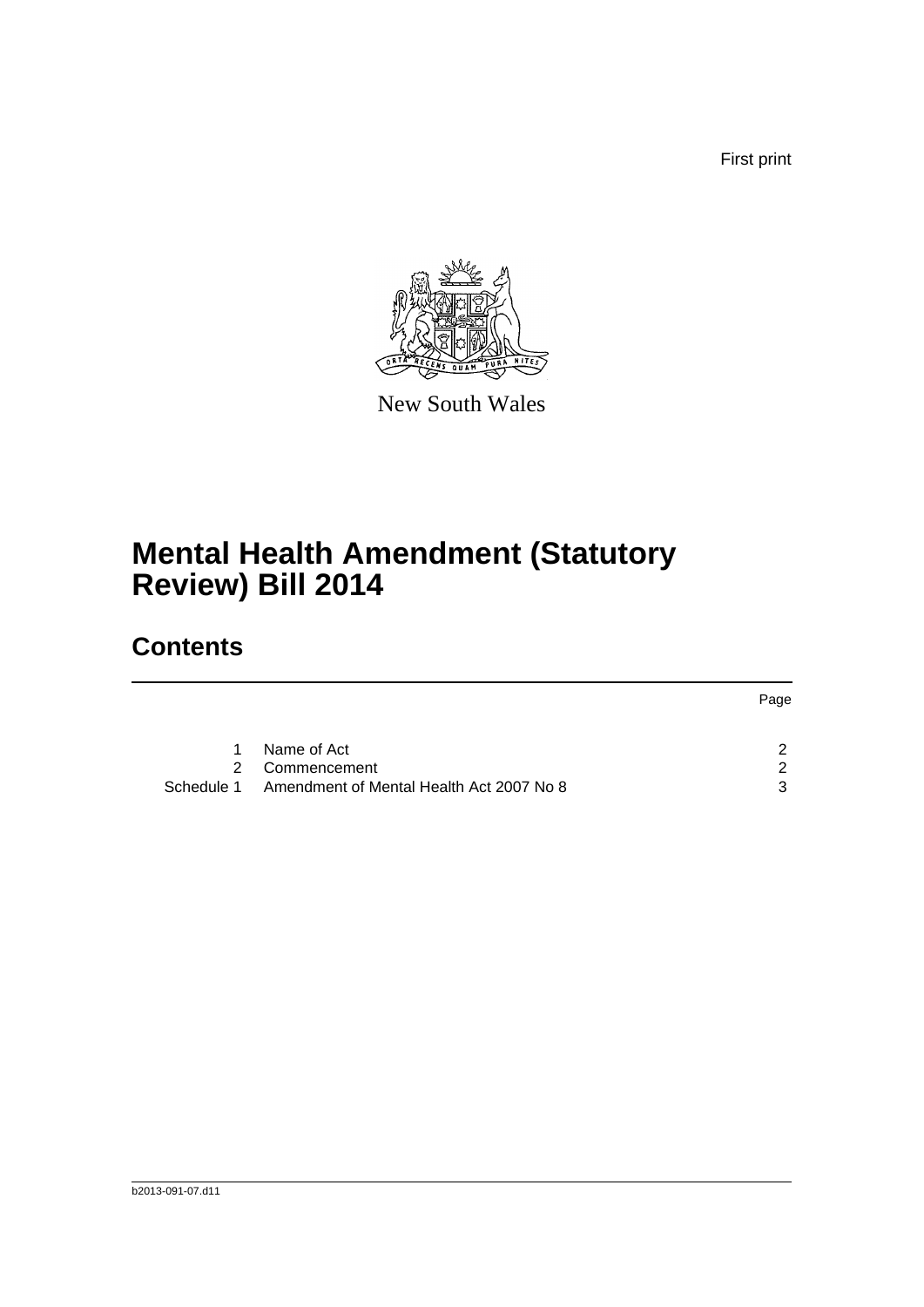

New South Wales

# **Mental Health Amendment (Statutory Review) Bill 2014**

No , 2014

### **A Bill for**

An Act to amend the *Mental Health Act 2007* with respect to the admission, discharge, care, treatment and review of patients and other persons; and for other purposes.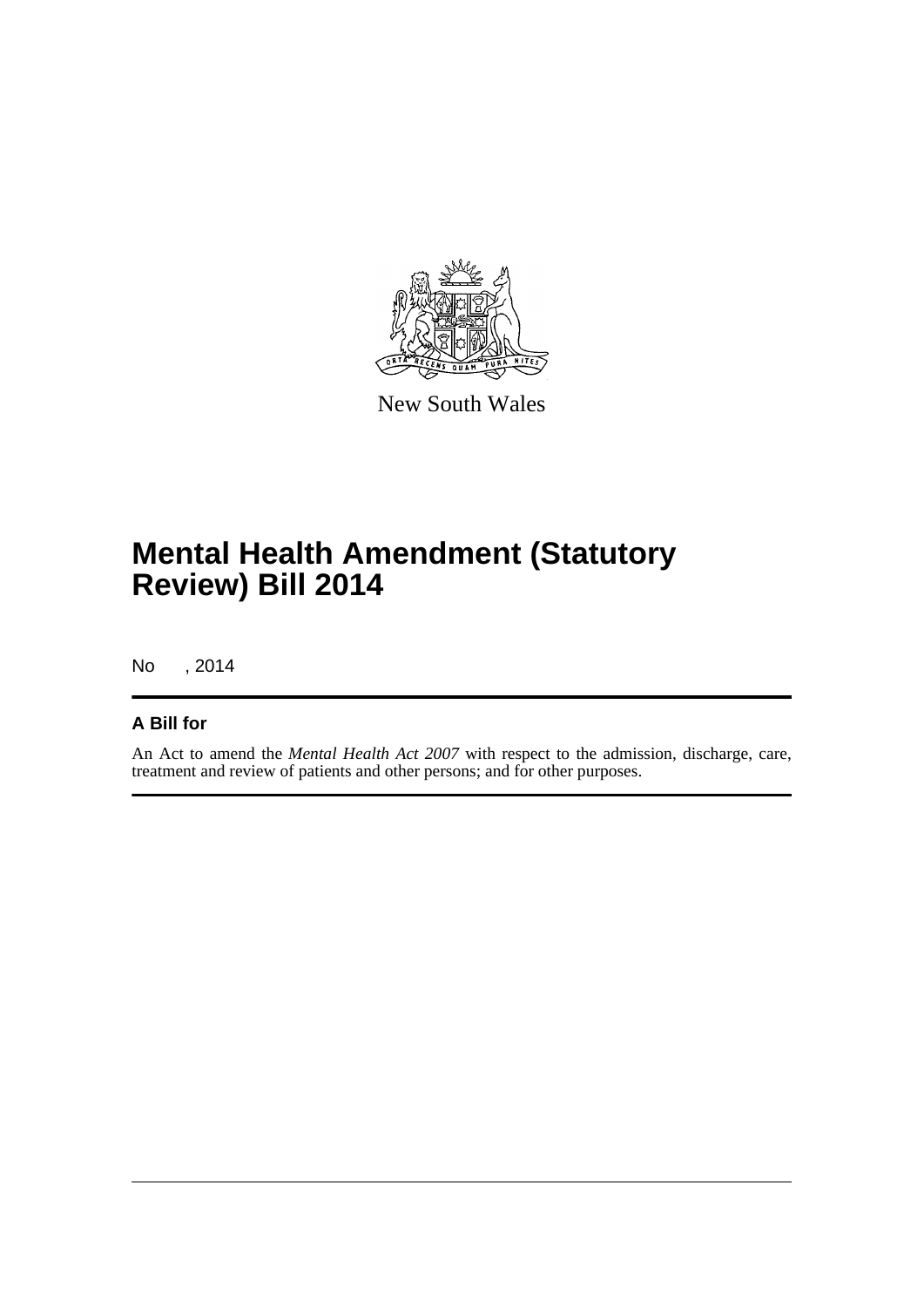Mental Health Amendment (Statutory Review) Bill 2014 [NSW]

<span id="page-8-1"></span><span id="page-8-0"></span>

| The Legislature of New South Wales enacts: |                                                                      |               |
|--------------------------------------------|----------------------------------------------------------------------|---------------|
|                                            | Name of Act                                                          | $\mathcal{P}$ |
|                                            | This Act is the Mental Health Amendment (Statutory Review) Act 2014. | 3             |
|                                            | <b>Commencement</b>                                                  | 4             |
|                                            | This Act commences on a day or days to be appointed by proclamation. | 5             |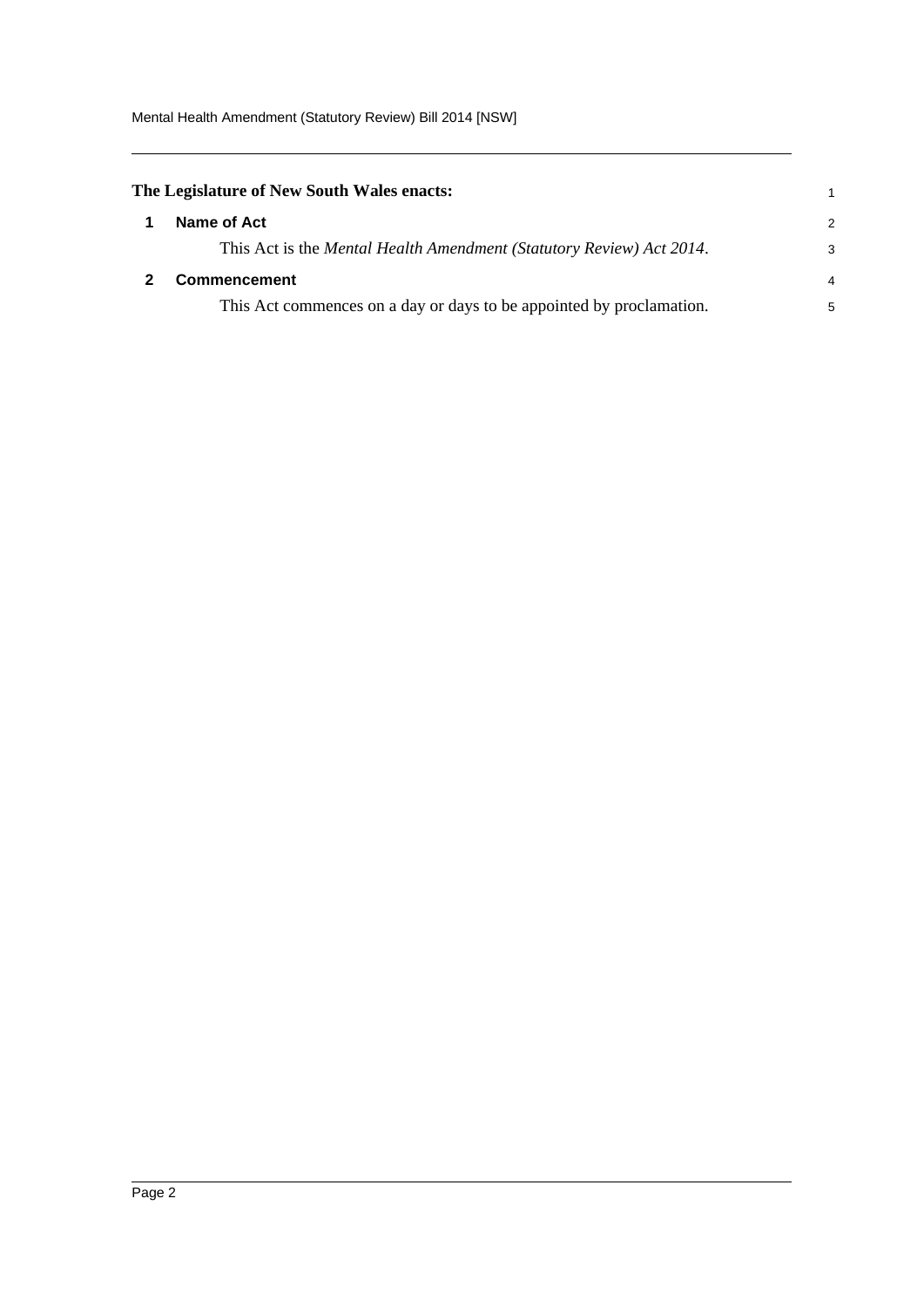<span id="page-9-0"></span>

|        | <b>Schedule 1</b><br><b>Amendment of Mental Health Act 2007 No 8</b>                                                                                                                                                         | $\mathbf{1}$    |
|--------|------------------------------------------------------------------------------------------------------------------------------------------------------------------------------------------------------------------------------|-----------------|
| [1]    | Whole Act (except the definition of "Director-General" in section 4 (1) and<br>Schedule 6)                                                                                                                                   | $\sqrt{2}$<br>3 |
|        | Omit "Director-General" and "Department of Health" wherever occurring.                                                                                                                                                       | 4               |
|        | Insert instead "Secretary" and "Ministry of Health", respectively.                                                                                                                                                           | 5               |
| $[2]$  | <b>Section 3 Objects of Act</b>                                                                                                                                                                                              | 6               |
|        | Omit section 3 (a). Insert instead:                                                                                                                                                                                          | $\overline{7}$  |
|        | to provide for the care and treatment of, and to promote the recovery of,<br>(a)<br>persons who are mentally ill or mentally disordered, and                                                                                 | 8<br>9          |
| $[3]$  | Section 3 (b) and (e)                                                                                                                                                                                                        | 10              |
|        | Omit ", treatment and control" wherever occurring. Insert instead "and treatment".                                                                                                                                           | 11              |
| [4]    | Section 3 (d)                                                                                                                                                                                                                | 12              |
|        | Insert "and, where necessary, to provide for treatment for their own protection or the<br>protection of others" after "appropriate care".                                                                                    | 13<br>14        |
| [5]    | <b>Section 4 Definitions</b>                                                                                                                                                                                                 | 15              |
|        | Omit the definition of <i>Director-General</i> from section 4 (1).                                                                                                                                                           | 16              |
|        | Insert in alphabetical order:                                                                                                                                                                                                | 17              |
|        | Secretary means the Secretary of the Ministry of Health.                                                                                                                                                                     | 18              |
| [6]    | Section 4 (1)                                                                                                                                                                                                                | 19              |
|        | Omit the definition of <i>primary carer</i> . Insert in alphabetical order:                                                                                                                                                  | 20              |
|        | <i>designated carer</i> —see section 71.<br><i>principal care provider—see section 72A.</i>                                                                                                                                  | 21<br>22        |
| $[7]$  | <b>Section 9 Review of voluntary patients</b>                                                                                                                                                                                | 23              |
|        | Omit "as a voluntary patient" from section $9(1)$ .                                                                                                                                                                          | 24              |
|        | Insert instead "whether in a voluntary or involuntary capacity".                                                                                                                                                             | 25              |
|        | Section 9 (2)                                                                                                                                                                                                                |                 |
| [8]    | Insert "and whether the patient is likely to benefit from further care or treatment as a<br>voluntary patient" after "voluntary patient".                                                                                    | 26<br>27<br>28  |
| [9]    | Section 10 Detention of voluntary patients in mental health facilities                                                                                                                                                       | 29              |
|        | Insert after section $10(2)$ :                                                                                                                                                                                               | 30              |
|        | A voluntary patient in a mental health facility may be detained for a period of<br>(3)<br>up to 2 hours for the purpose of enabling an authorised medical officer to<br>exercise the officer's functions under this section. | 31<br>32<br>33  |
| $[10]$ | Section 16 Certain words or conduct may not indicate mental illness or disorder                                                                                                                                              | 34              |
|        | Omit "developmental disability of mind" from section 16 (1) (j).                                                                                                                                                             | 35              |
|        | Insert instead "an intellectual disability or developmental disability".                                                                                                                                                     | 36              |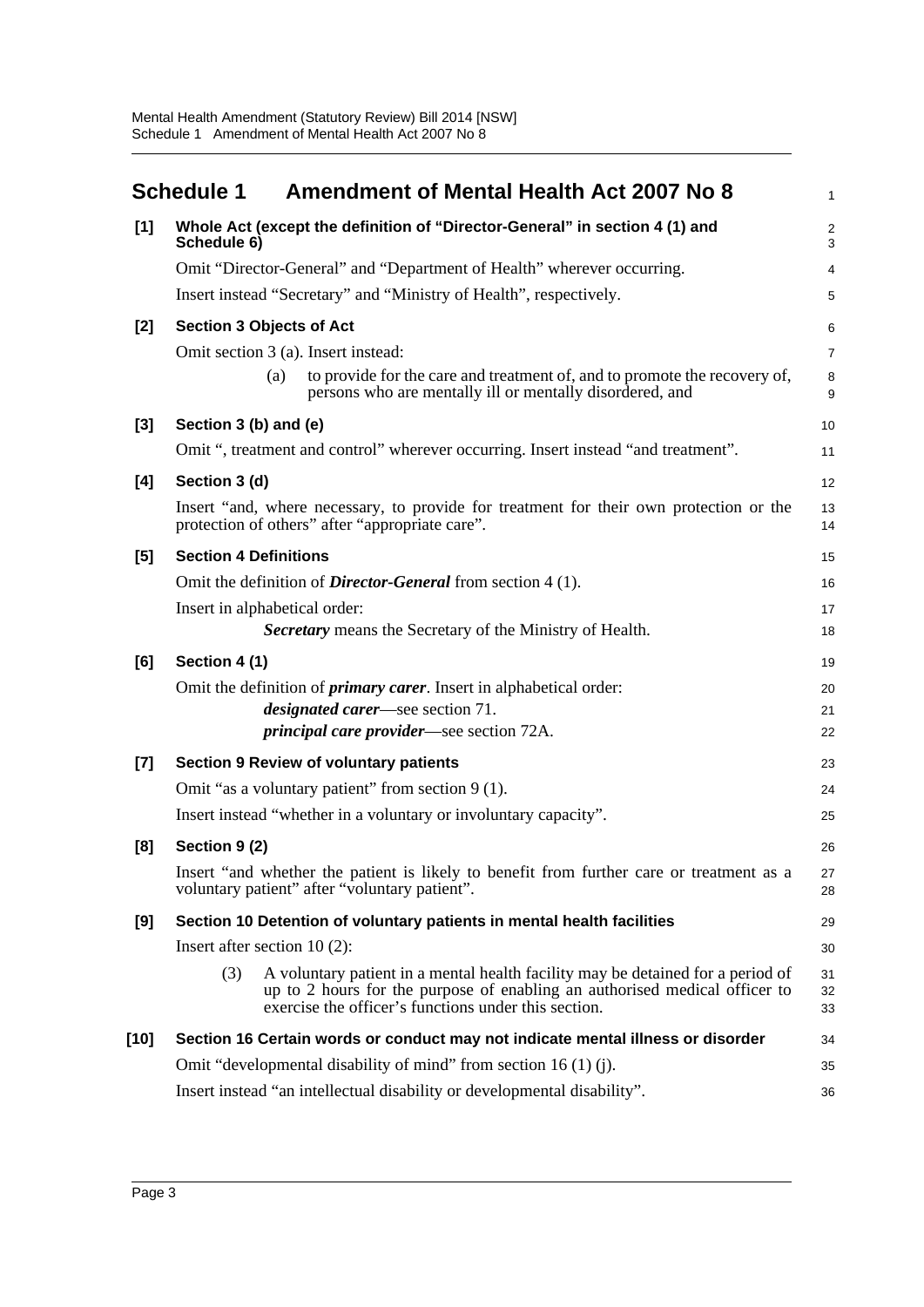| $[11]$ |                                                                                  |                          | Section 18 When a person may be detained in mental health facility                                                                                                                                                                                                                                                                                                                                                                                                                                                                                                                                                     | 1                                            |  |  |
|--------|----------------------------------------------------------------------------------|--------------------------|------------------------------------------------------------------------------------------------------------------------------------------------------------------------------------------------------------------------------------------------------------------------------------------------------------------------------------------------------------------------------------------------------------------------------------------------------------------------------------------------------------------------------------------------------------------------------------------------------------------------|----------------------------------------------|--|--|
|        |                                                                                  |                          | Omit "primary carer," from section $18(1)(g)$ .                                                                                                                                                                                                                                                                                                                                                                                                                                                                                                                                                                        | $\overline{\mathbf{c}}$                      |  |  |
|        |                                                                                  |                          | Insert instead "designated carer, the principal care provider, a".                                                                                                                                                                                                                                                                                                                                                                                                                                                                                                                                                     | 3                                            |  |  |
| $[12]$ | Section 19 Detention on certificate of medical practitioner or accredited person | 4                        |                                                                                                                                                                                                                                                                                                                                                                                                                                                                                                                                                                                                                        |                                              |  |  |
|        |                                                                                  |                          | Omit "the primary carer" from section 19 (2) (d).                                                                                                                                                                                                                                                                                                                                                                                                                                                                                                                                                                      | 5                                            |  |  |
|        |                                                                                  |                          | Insert instead "a designated carer, the principal care provider".                                                                                                                                                                                                                                                                                                                                                                                                                                                                                                                                                      | 6                                            |  |  |
| $[13]$ |                                                                                  | <b>Section 19A</b>       |                                                                                                                                                                                                                                                                                                                                                                                                                                                                                                                                                                                                                        | 7                                            |  |  |
|        |                                                                                  | Insert after section 19: |                                                                                                                                                                                                                                                                                                                                                                                                                                                                                                                                                                                                                        |                                              |  |  |
|        | <b>19A</b>                                                                       |                          | Examination by audio visual link for purposes of mental health certificate                                                                                                                                                                                                                                                                                                                                                                                                                                                                                                                                             | 9                                            |  |  |
|        |                                                                                  | (1)                      | A medical practitioner or accredited person may examine or observe a<br>person's condition using an audio visual link for the purpose of determining<br>whether to issue a mental health certificate if it is not reasonably practicable<br>for a medical practitioner or accredited person to personally examine or<br>observe the person for that purpose.                                                                                                                                                                                                                                                           | 10<br>11<br>12<br>13<br>14                   |  |  |
|        |                                                                                  | (2)                      | A medical practitioner or accredited person must not carry out an examination<br>or observation using an audio visual link unless the medical practitioner or<br>accredited person is satisfied that the examination or observation can be<br>carried out in those circumstances with sufficient skill and care so as to form<br>the required opinion about the person.                                                                                                                                                                                                                                                | 15<br>16<br>17<br>18<br>19                   |  |  |
|        |                                                                                  | (3)                      | The regulations may make provision for or with respect to the audio visual link<br>technology that may be used for the purposes of this section and the medical<br>practitioners who may examine or observe a person for the purposes of this<br>section.                                                                                                                                                                                                                                                                                                                                                              | 20<br>21<br>22<br>23                         |  |  |
| $[14]$ | or friend                                                                        |                          | Section 26 Detention on request of designated carer, principal care provider, relative                                                                                                                                                                                                                                                                                                                                                                                                                                                                                                                                 | 24<br>25                                     |  |  |
|        | Omit "the primary carer" from section 26 (1).                                    |                          |                                                                                                                                                                                                                                                                                                                                                                                                                                                                                                                                                                                                                        |                                              |  |  |
|        | Insert instead "a designated carer, the principal care provider".                |                          |                                                                                                                                                                                                                                                                                                                                                                                                                                                                                                                                                                                                                        |                                              |  |  |
| $[15]$ | <b>Section 27A</b>                                                               |                          |                                                                                                                                                                                                                                                                                                                                                                                                                                                                                                                                                                                                                        |                                              |  |  |
|        | Insert after section 27:                                                         |                          |                                                                                                                                                                                                                                                                                                                                                                                                                                                                                                                                                                                                                        |                                              |  |  |
|        |                                                                                  |                          | 27A Examinations by medical practitioners or accredited persons for purposes of<br>detention                                                                                                                                                                                                                                                                                                                                                                                                                                                                                                                           | 30<br>31                                     |  |  |
|        |                                                                                  | (1)                      | If it is not reasonably practicable for an authorised medical officer of a mental<br>health facility or other medical practitioner to personally examine a person or<br>observe the person's condition for the purpose of determining under section 27<br>whether the person is a mentally ill person or a mentally disordered person, the<br>person may be examined or observed for that purpose:<br>(a)<br>by a medical practitioner at another place using an audio visual link, or<br>(b)<br>in person by an accredited person authorised by the medical<br>superintendent of the mental health facility to do so. | 32<br>33<br>34<br>35<br>36<br>37<br>38<br>39 |  |  |
|        |                                                                                  | (2)                      | The examination or observation must be carried out by a medical practitioner<br>who is a psychiatrist if that is a requirement of section 27.                                                                                                                                                                                                                                                                                                                                                                                                                                                                          | 40<br>41                                     |  |  |
|        |                                                                                  | (3)                      | A medical practitioner must not carry out an examination or observation using<br>an audio visual link unless the medical practitioner is satisfied that the                                                                                                                                                                                                                                                                                                                                                                                                                                                            | 42<br>43                                     |  |  |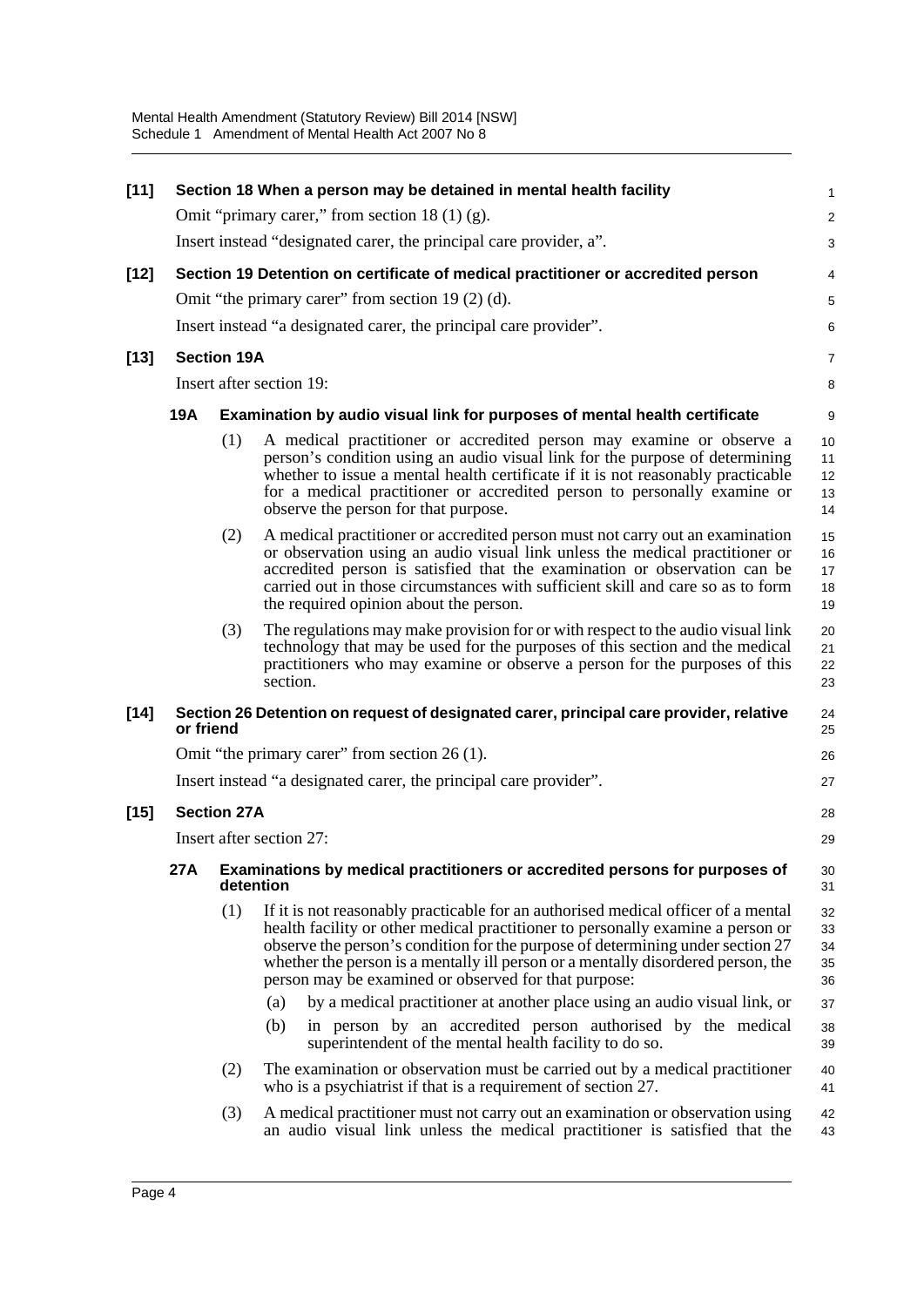|        |                       | examination or observation can be carried out in those circumstances with<br>sufficient skill and care so as to form the required opinion about the person.                                                                                                                                                                                                                                                          | $\mathbf{1}$<br>$\overline{2}$                  |
|--------|-----------------------|----------------------------------------------------------------------------------------------------------------------------------------------------------------------------------------------------------------------------------------------------------------------------------------------------------------------------------------------------------------------------------------------------------------------|-------------------------------------------------|
|        | (4)                   | A medical practitioner who is not a psychiatrist, or an accredited person, who<br>examines or observes a person under this section must, if it is reasonably<br>practicable to do so, seek the advice of a psychiatrist before making a<br>determination as to whether the person is a mentally ill person or a mentally<br>disordered person. The psychiatrist is not required to examine or observe the<br>person. | 3<br>4<br>5<br>$\,6\,$<br>$\boldsymbol{7}$<br>8 |
|        | (5)                   | The regulations may make provision for or with respect to the audio visual link<br>technology that may be used for the purposes of this section and the medical<br>practitioners who may examine or observe a person for the purposes of this<br>section.                                                                                                                                                            | 9<br>10<br>11<br>12                             |
| $[16]$ |                       | Section 28 Obligations of examining medical practitioners and accredited persons                                                                                                                                                                                                                                                                                                                                     | 13                                              |
|        |                       | Insert "or accredited person" after "medical practitioner" wherever occurring.                                                                                                                                                                                                                                                                                                                                       | 14                                              |
| $[17]$ | <b>Section 28 (2)</b> |                                                                                                                                                                                                                                                                                                                                                                                                                      | 15                                              |
|        |                       | Insert "or 27A" after "section 27".                                                                                                                                                                                                                                                                                                                                                                                  | 16                                              |
| [18]   |                       | Section 32 Detention on order of Magistrate or bail officer                                                                                                                                                                                                                                                                                                                                                          | 17                                              |
|        |                       | Omit "one hour" from section 32 (4) (a). Insert instead "2 hours".                                                                                                                                                                                                                                                                                                                                                   | 18                                              |
| [19]   | Section 32 (4) (c)    |                                                                                                                                                                                                                                                                                                                                                                                                                      | 19                                              |
|        |                       | Omit "the person's primary carer".                                                                                                                                                                                                                                                                                                                                                                                   | 20                                              |
|        |                       | Insert instead "a designated carer or the principal care provider of the person".                                                                                                                                                                                                                                                                                                                                    | 21                                              |
| [20]   |                       | Section 34 Mental health inquiries to be held                                                                                                                                                                                                                                                                                                                                                                        | 22                                              |
|        |                       | Omit "primary carers" from the note to section 34 (1).                                                                                                                                                                                                                                                                                                                                                               | 23                                              |
|        |                       | Insert instead "designated carers and the principal care provider".                                                                                                                                                                                                                                                                                                                                                  | 24                                              |
| $[21]$ | <b>Section 34 (2)</b> |                                                                                                                                                                                                                                                                                                                                                                                                                      | 25                                              |
|        |                       | Omit "The primary carer".                                                                                                                                                                                                                                                                                                                                                                                            | 26                                              |
|        |                       | Insert instead "Any designated carer or the principal care provider".                                                                                                                                                                                                                                                                                                                                                | 27                                              |
| [22]   |                       | Section 35 Purpose and findings of mental health inquiries                                                                                                                                                                                                                                                                                                                                                           | 28                                              |
|        |                       | Omit "the person's primary carer" from section 35 (5) (a).<br>Insert instead "a designated carer or the principal care provider of the person".                                                                                                                                                                                                                                                                      | 29                                              |
|        |                       |                                                                                                                                                                                                                                                                                                                                                                                                                      | 30                                              |
| [23]   |                       | Section 38 Purpose and findings of reviews of involuntary patients<br>Omit section 38 (5). Insert instead:                                                                                                                                                                                                                                                                                                           | 31                                              |
|        | (5)                   | In any other case that the Tribunal determines that a patient is a mentally ill                                                                                                                                                                                                                                                                                                                                      | 32<br>33                                        |
|        |                       | person, it must make an order that the patient be discharged from the mental<br>health facility in which the patient is detained and may make any of the<br>following orders:                                                                                                                                                                                                                                        | 34<br>35<br>36                                  |
|        |                       | an order that the patient be discharged into the care of a designated carer<br>(a)<br>or the principal care provider of the person,                                                                                                                                                                                                                                                                                  | 37<br>38                                        |
|        |                       | a community treatment order.<br>(b)                                                                                                                                                                                                                                                                                                                                                                                  | 39                                              |
|        |                       |                                                                                                                                                                                                                                                                                                                                                                                                                      |                                                 |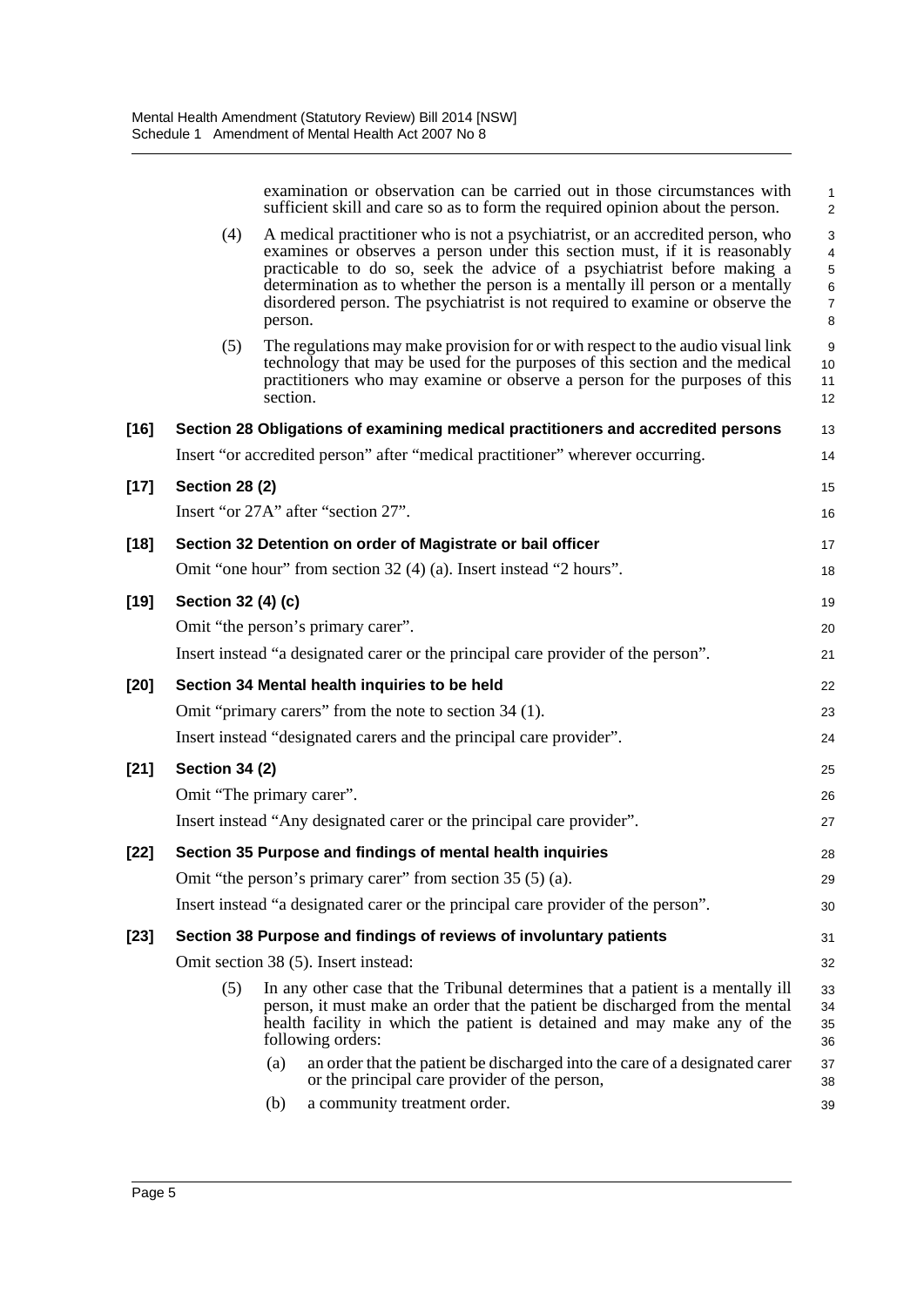| $[24]$ |                                                                               |                                                                                                                                                                                                 | Section 41 Discharge on making of community treatment order                                                                                                                                                                                   | 1                    |  |
|--------|-------------------------------------------------------------------------------|-------------------------------------------------------------------------------------------------------------------------------------------------------------------------------------------------|-----------------------------------------------------------------------------------------------------------------------------------------------------------------------------------------------------------------------------------------------|----------------------|--|
|        | Insert after section 41 $(2)$ :                                               |                                                                                                                                                                                                 |                                                                                                                                                                                                                                               | $\overline{2}$       |  |
|        | (3)                                                                           |                                                                                                                                                                                                 | This section is subject to any order made under section 53 deferring the<br>discharge of an involuntary patient.                                                                                                                              | 3<br>4               |  |
| $[25]$ | principal care provider                                                       |                                                                                                                                                                                                 | Section 43 Discharge of involuntary patients on application of designated carer or                                                                                                                                                            | 5<br>$6\phantom{1}6$ |  |
|        |                                                                               |                                                                                                                                                                                                 | Omit "The primary carer" from section 43 (1).                                                                                                                                                                                                 | $\overline{7}$       |  |
|        |                                                                               |                                                                                                                                                                                                 | Insert instead "Any designated carer or the principal care provider".                                                                                                                                                                         | 8                    |  |
| $[26]$ |                                                                               |                                                                                                                                                                                                 | Section 44 Appeals against discharge refusals                                                                                                                                                                                                 | 9                    |  |
|        | Insert after section 44 $(5)$ :                                               |                                                                                                                                                                                                 |                                                                                                                                                                                                                                               | 10                   |  |
|        | (6)                                                                           |                                                                                                                                                                                                 | The Tribunal may defer the operation of an order under this section for the<br>discharge of a person for a period of up to 14 days, if the Tribunal decides it is<br>in the best interests of the person to do so.                            | 11<br>12<br>13       |  |
|        |                                                                               |                                                                                                                                                                                                 | Note. The Tribunal may, on application, make a community treatment order for an<br>involuntary patient or detained person who is the subject of an appeal (see section 51).                                                                   | 14<br>15             |  |
| $[27]$ |                                                                               |                                                                                                                                                                                                 | <b>Section 51 Community treatment orders</b>                                                                                                                                                                                                  | 16                   |  |
|        | Insert after section 51 $(5)$ :                                               |                                                                                                                                                                                                 |                                                                                                                                                                                                                                               | 17                   |  |
|        | (6)                                                                           | Without limiting subsection $(5)$ (c), an application for a community treatment<br>order may be made, and determined by the Tribunal, in the same proceedings<br>as an appeal under section 44. |                                                                                                                                                                                                                                               |                      |  |
| $[28]$ | <b>Section 52 Notice of applications</b>                                      |                                                                                                                                                                                                 |                                                                                                                                                                                                                                               |                      |  |
|        | Omit section 52 (4). Insert instead:                                          |                                                                                                                                                                                                 |                                                                                                                                                                                                                                               |                      |  |
|        | (4)                                                                           |                                                                                                                                                                                                 | Subsection (3) does not apply:                                                                                                                                                                                                                |                      |  |
|        |                                                                               | (a)                                                                                                                                                                                             | to an application for a further community treatment order in respect of<br>an affected person who was the subject of a current community<br>treatment order when the notice was given, or                                                     | 24<br>25<br>26       |  |
|        |                                                                               | (b)                                                                                                                                                                                             | if the Tribunal decides it is in the best interests of the affected person<br>that the application be heard earlier than 14 days after the notice is<br>given.                                                                                | 27<br>28<br>29       |  |
| $[29]$ |                                                                               |                                                                                                                                                                                                 | Section 53 Determination of applications for community treatment orders                                                                                                                                                                       | 30                   |  |
|        | Insert after section 53 (7):<br>31                                            |                                                                                                                                                                                                 |                                                                                                                                                                                                                                               |                      |  |
|        | (8)                                                                           |                                                                                                                                                                                                 | The Tribunal may order that the discharge of an involuntary patient for whom<br>a community treatment order is made be deferred for a period of up to 14 days,<br>if the Tribunal thinks it is in the best interests of the patient to do so. | 32<br>33<br>34       |  |
| $[30]$ | Section 57 Duties and functions of affected person and mental health facility |                                                                                                                                                                                                 |                                                                                                                                                                                                                                               |                      |  |
|        | Omit "the primary carer" from section 57 (4) (b).                             |                                                                                                                                                                                                 |                                                                                                                                                                                                                                               |                      |  |
|        | Insert instead "any designated carer or the principal care provider".         |                                                                                                                                                                                                 |                                                                                                                                                                                                                                               |                      |  |
| $[31]$ |                                                                               |                                                                                                                                                                                                 | Section 66 Revocation by director of community treatment                                                                                                                                                                                      | 38                   |  |
|        |                                                                               |                                                                                                                                                                                                 | Insert at the end of the section:                                                                                                                                                                                                             | 39                   |  |
|        | (2)                                                                           |                                                                                                                                                                                                 | Before revoking a community treatment order, the director must consult the<br>affected person and, if it is reasonably practicable to do so, any designated                                                                                   | 40<br>41             |  |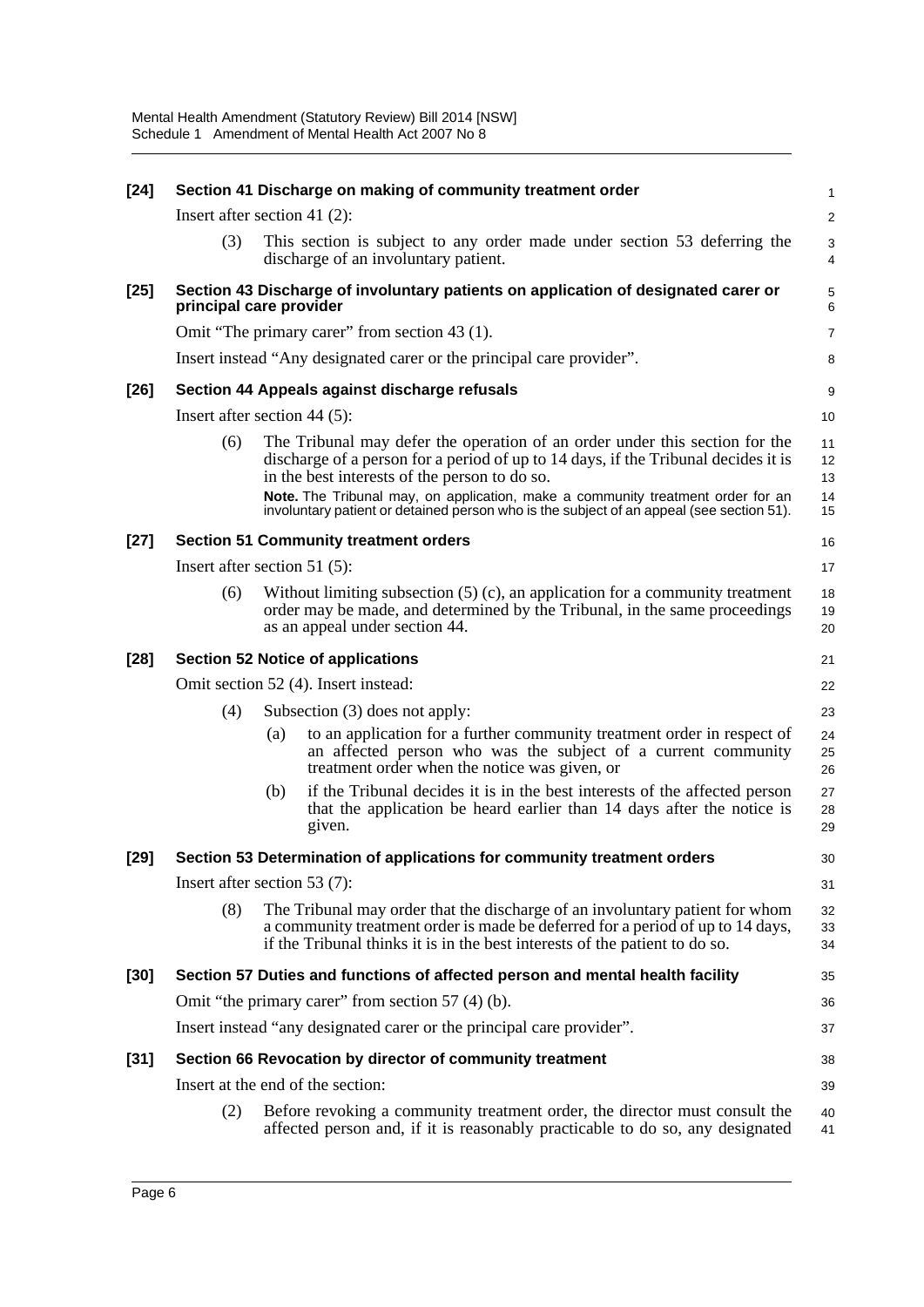|      |                              |                      | carer and the principal care provider of the affected person (if the principal<br>care provider is not a designated carer).                                                                                                                                                                                                                                                        | $\mathbf{1}$<br>$\overline{2}$                       |
|------|------------------------------|----------------------|------------------------------------------------------------------------------------------------------------------------------------------------------------------------------------------------------------------------------------------------------------------------------------------------------------------------------------------------------------------------------------|------------------------------------------------------|
|      | (3)                          | order.               | The director must notify the Tribunal in writing if the director revokes a<br>community treatment order or decides not to apply to the Tribunal for a further                                                                                                                                                                                                                      | $\sqrt{3}$<br>$\overline{\mathbf{4}}$<br>$\mathbf 5$ |
| [32] | <b>Section 66A</b>           |                      |                                                                                                                                                                                                                                                                                                                                                                                    | 6                                                    |
|      | Insert after section 66:     |                      |                                                                                                                                                                                                                                                                                                                                                                                    | $\overline{7}$                                       |
|      | 66A                          | <b>Notifications</b> |                                                                                                                                                                                                                                                                                                                                                                                    | 8                                                    |
|      |                              |                      | The director of community treatment of the declared mental health facility<br>implementing a community treatment order must take all reasonably<br>practicable steps to notify any designated carer and the principal care provider<br>of the affected person (if the principal care provider is not a designated carer)<br>of the order and if any of the following events occur: | 9<br>10<br>11<br>12<br>13                            |
|      |                              | (a)                  | the order is varied or revoked by the Tribunal or director,                                                                                                                                                                                                                                                                                                                        | 14                                                   |
|      |                              | (b)                  | an application is made for a further order or the director decides not to<br>apply for a further order.                                                                                                                                                                                                                                                                            | 15<br>16                                             |
| [33] | Chapter 4, Part 1, heading   |                      |                                                                                                                                                                                                                                                                                                                                                                                    | 17                                                   |
|      |                              |                      | Omit "and primary carers".                                                                                                                                                                                                                                                                                                                                                         | 18                                                   |
|      |                              |                      | Insert instead ", designated carers and principal care providers".                                                                                                                                                                                                                                                                                                                 | 19                                                   |
| [34] |                              |                      | Section 68 Principles for care and treatment                                                                                                                                                                                                                                                                                                                                       | 20                                                   |
|      | occurring in section 68 (e). |                      | Insert "and be supported to pursue their own recovery" after "treatment" where thirdly                                                                                                                                                                                                                                                                                             | 21<br>22                                             |
| [35] | Section 68 (g)-(g2)          |                      |                                                                                                                                                                                                                                                                                                                                                                                    | 23                                                   |
|      |                              |                      | Omit section 68 (g). Insert instead:                                                                                                                                                                                                                                                                                                                                               | 24                                                   |
|      |                              | (g)                  | any special needs of people with a mental illness or mental disorder<br>should be recognised, including needs related to age, gender, religion,<br>culture, language, disability or sexuality,                                                                                                                                                                                     | 25<br>26<br>27                                       |
|      |                              | (g1)                 | people under the age of 18 years with a mental illness or mental disorder<br>should receive developmentally appropriate services,                                                                                                                                                                                                                                                  | 28<br>29                                             |
|      |                              | (g2)                 | the cultural and spiritual beliefs and practices of people with a mental<br>illness or mental disorder who are Aboriginal persons or Torres Strait<br>Islanders should be recognised,                                                                                                                                                                                              | 30<br>31<br>32                                       |
| [36] | Section 68 (h)               |                      |                                                                                                                                                                                                                                                                                                                                                                                    | 33                                                   |
|      |                              |                      | Omit "plans for ongoing care".                                                                                                                                                                                                                                                                                                                                                     | 34                                                   |
|      | development".                |                      | Insert instead "recovery plans and to consider their views and expressed wishes in that                                                                                                                                                                                                                                                                                            | 35<br>36                                             |
| [37] | Section 68 (h1)              |                      |                                                                                                                                                                                                                                                                                                                                                                                    | 37                                                   |
|      | Insert after section 68 (h): |                      |                                                                                                                                                                                                                                                                                                                                                                                    | 38                                                   |
|      |                              | (h1)                 | every effort that is reasonably practicable should be made to obtain the<br>consent of people with a mental illness or mental disorder when<br>developing treatment plans and recovery plans for their care, to monitor<br>their capacity to consent and to support people who lack that capacity to<br>understand treatment plans and recovery plans,                             | 39<br>40<br>41<br>42<br>43                           |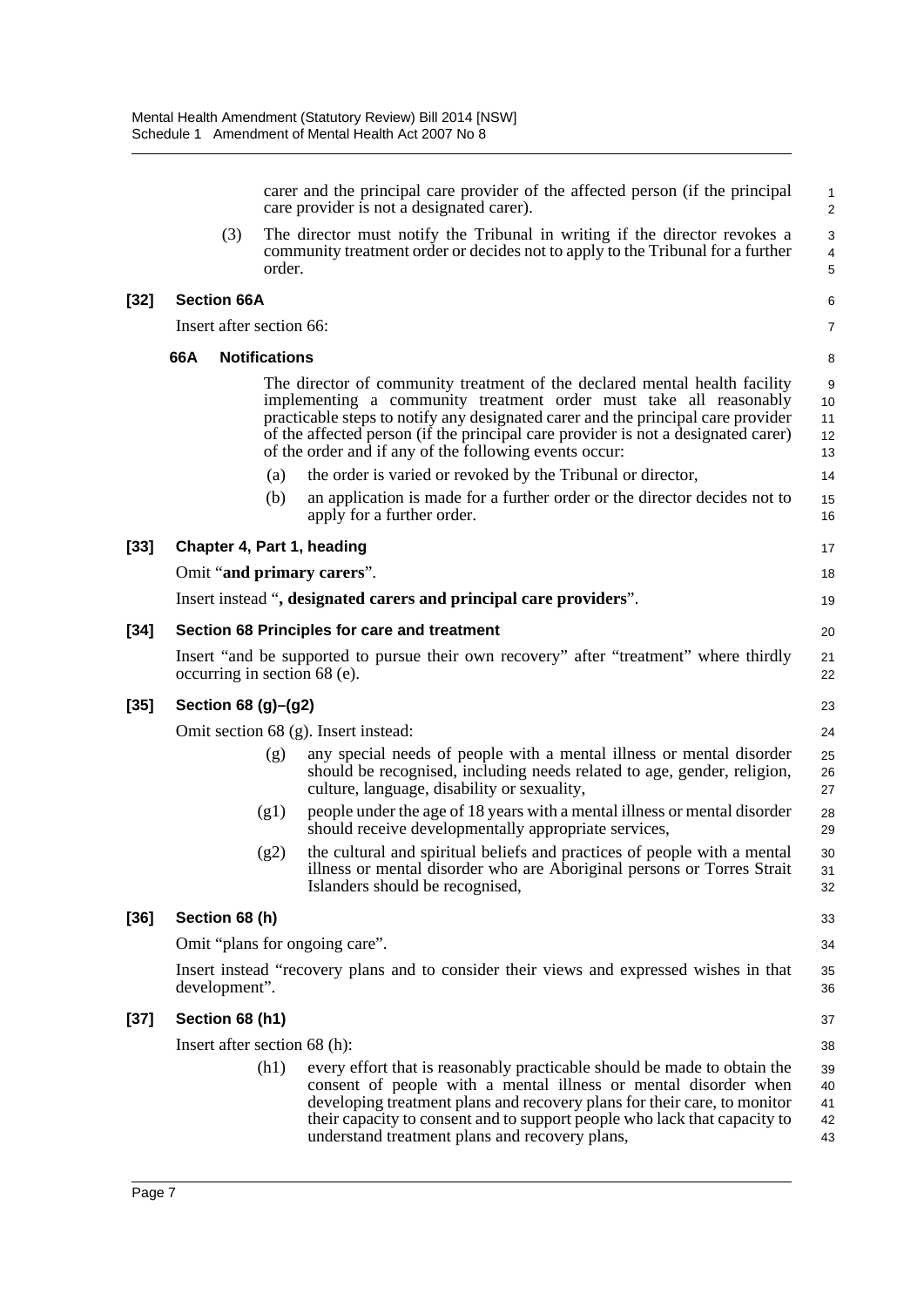| $[38]$ |     | Section 68 (j)        |                                                                                                                                                                                                                                                                                                                                                            | 1                            |
|--------|-----|-----------------------|------------------------------------------------------------------------------------------------------------------------------------------------------------------------------------------------------------------------------------------------------------------------------------------------------------------------------------------------------------|------------------------------|
|        |     |                       | Omit the paragraph. Insert instead:                                                                                                                                                                                                                                                                                                                        | $\overline{\mathbf{c}}$      |
|        |     |                       | the role of carers for people with a mental illness or mental disorder and<br>(i)                                                                                                                                                                                                                                                                          | 3                            |
|        |     |                       | their rights under this Act to be kept informed, to be involved and to<br>have information provided by them considered, should be given effect.                                                                                                                                                                                                            | $\overline{\mathbf{4}}$<br>5 |
| $[39]$ |     |                       | <b>Section 71 Designated carers</b>                                                                                                                                                                                                                                                                                                                        | 6                            |
|        |     |                       | Omit " <i>primary carer</i> " from section 71 (1). Insert instead " <i>designated carer</i> ".                                                                                                                                                                                                                                                             | 7                            |
|        |     |                       |                                                                                                                                                                                                                                                                                                                                                            |                              |
| $[40]$ |     |                       | Section 71 (1) (c)                                                                                                                                                                                                                                                                                                                                         | 8                            |
|        |     |                       | Omit "the person nominated by the patient as the primary carer".                                                                                                                                                                                                                                                                                           | 9                            |
|        |     |                       | Insert instead "a person nominated by the patient as a designated carer".                                                                                                                                                                                                                                                                                  | 10                           |
| $[41]$ |     |                       | Section 71 (1) (d) (ii)                                                                                                                                                                                                                                                                                                                                    | 11                           |
|        |     |                       | Omit "person". Insert instead "individual".                                                                                                                                                                                                                                                                                                                | 12                           |
| $[42]$ |     | <b>Section 71 (2)</b> |                                                                                                                                                                                                                                                                                                                                                            | 13                           |
|        |     |                       | Insert in alphabetical order:                                                                                                                                                                                                                                                                                                                              | 14                           |
|        |     |                       | <i>relative</i> of a patient who is an Aboriginal person or a Torres Strait Islander<br>includes a person who is part of the extended family or kin of the patient<br>according to the indigenous kinship system of the patient's culture.                                                                                                                 | 15<br>16<br>17               |
| $[43]$ |     |                       | <b>Section 72 Nomination of designated carers</b>                                                                                                                                                                                                                                                                                                          | 18                           |
|        |     |                       | Omit section 72 (1). Insert instead:                                                                                                                                                                                                                                                                                                                       | 19                           |
|        |     | (1)                   | A person may nominate up to 2 persons to be the person's designated carers<br>for the purposes of this Act.                                                                                                                                                                                                                                                | 20<br>21                     |
| $[44]$ |     |                       | Sections 72A and 72B                                                                                                                                                                                                                                                                                                                                       | 22                           |
|        |     |                       | Insert after section 72:                                                                                                                                                                                                                                                                                                                                   | 23                           |
|        | 72A |                       | <b>Principal care providers</b>                                                                                                                                                                                                                                                                                                                            | 24                           |
|        |     | (1)                   | The <i>principal care provider</i> of a person for the purposes of this Act is the<br>individual who is primarily responsible for providing support or care to the<br>person (other than wholly or substantially on a commercial basis).                                                                                                                   | 25<br>26<br>27               |
|        |     | (2)                   | An authorised medical officer at a mental health facility or a director of<br>community treatment may, for the purposes of complying with a provision of<br>this Act or the regulations, determine who is the principal care provider of a<br>person.                                                                                                      | 28<br>29<br>30<br>31         |
|        |     | (3)                   | The authorised medical officer must not determine that a person is the<br>principal care provider of another person if the person is excluded from being<br>given notice or information about the other person under this Act.                                                                                                                             | 32<br>33<br>34               |
|        |     | (4)                   | An authorised medical officer or a director of community treatment is not<br>required to give effect to a requirement relating to a principal care provider of<br>a person under this Act or the regulations if the officer or director reasonably<br>believes that to do so may put the person or the principal care provider at risk<br>of serious harm. | 35<br>36<br>37<br>38<br>39   |
|        |     | (5)                   | A principal care provider of a person may also be a designated carer of the<br>person.                                                                                                                                                                                                                                                                     | 40<br>41                     |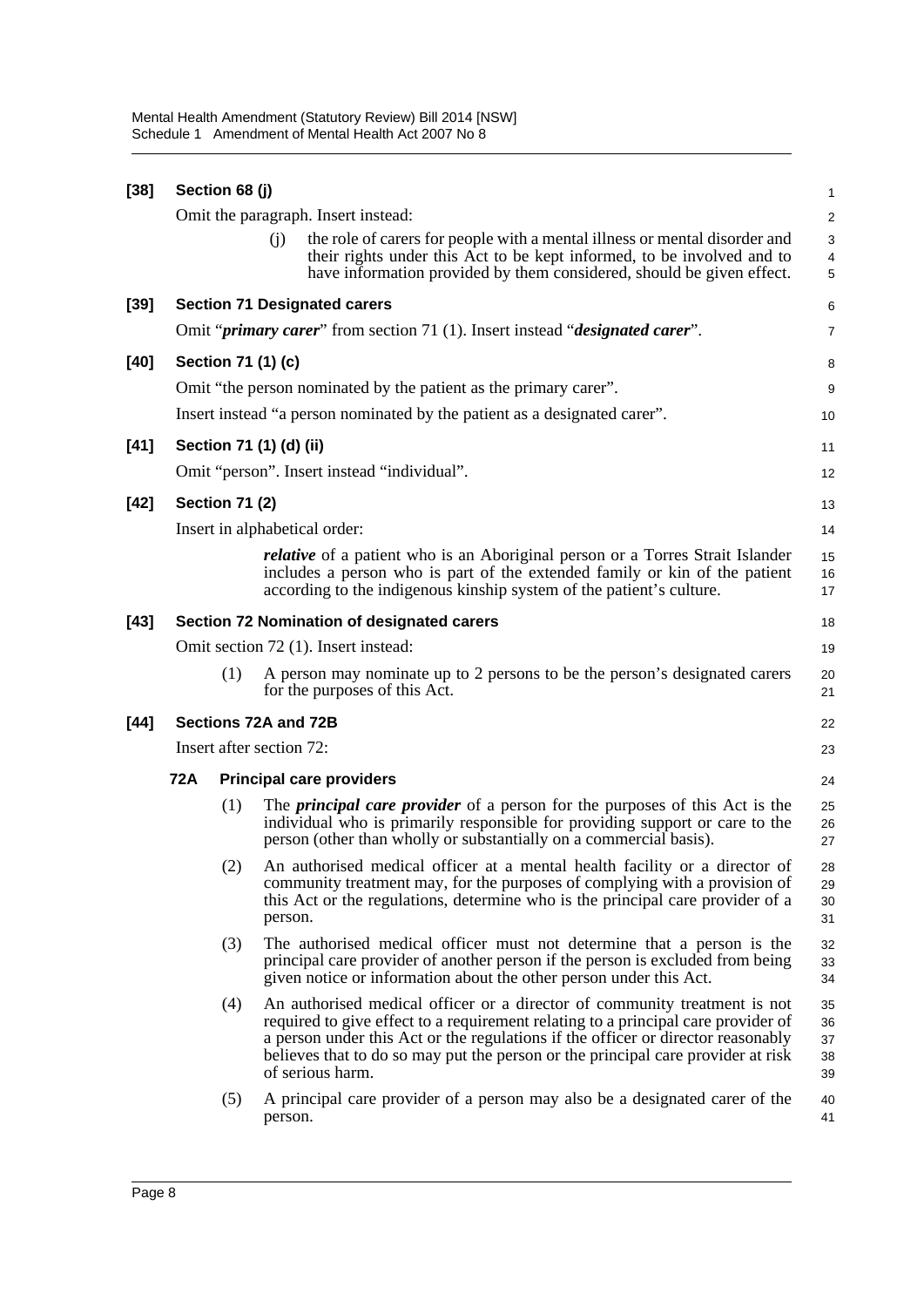#### **72B Requirement to consider information provided by other persons about patients or detained persons when making detention or discharge decisions**

An authorised medical officer or other medical practitioner or accredited person who examines an involuntary patient or person detained in a mental health facility for the purposes of determining whether the person is a mentally ill person or a mentally disordered person or whether to discharge the patient or person is to consider any information provided by the following persons, if it is reasonably practicable to do so:

18 19 20

29

41 42

- (a) any designated carer, principal care provider, relative or friend of the patient or person,
- (b) any medical practitioner or other health professional who has treated the patient or person in relation to a relevant matter,
- (c) any person who brought the patient or person to the mental health facility.

| [45] | Section 73 Information about medication                               |
|------|-----------------------------------------------------------------------|
|      | Omit "the primary carer" from section 73 (2) (b).                     |
|      | Insert instead "any designated carer or the principal care provider". |
| [46] | <b>Section 74A</b>                                                    |

Insert after section 74:

#### **74A Information to be given to voluntary patients**

- (1) An authorised medical officer of a mental health facility must give a person who becomes a voluntary patient of the facility an oral explanation and a written statement of the person's legal rights and other entitlements under this Act. 21 22 23 24
- (2) The explanation and statement must be given as soon as practicable after the person becomes a voluntary patient of the mental health facility, whether or not the patient was a patient or detained in the facility immediately before becoming a voluntary patient. 25 26 27 28
- (3) The written statement is to be in the form set out in Schedule 3A.
- (4) If the authorised medical officer is of the opinion that the person is not capable of understanding the explanation or statement when it is first given, another explanation or statement must be given to the person if the person becomes capable of understanding the explanation or statement. 30 31 32 33
- (5) The authorised medical officer must, if the person is unable to communicate adequately in English but is able to communicate adequately in another language, arrange for the oral explanation to be given in that other language.  $34$ 35 36

#### **[47] Section 75 Notification to carers of initial detention**

Omit "the primary carer" from section 75 (1).

Insert instead "any designated carer and the principal care provider (if the principal care provider is not a designated carer)".

#### **[48] Section 76 Notification of mental health inquiries**

Omit "the person's primary carer" from section 76 (1) (b).

Insert instead "any designated carer and the principal care provider of the person (if the principal care provider is not a designated carer)". 43 44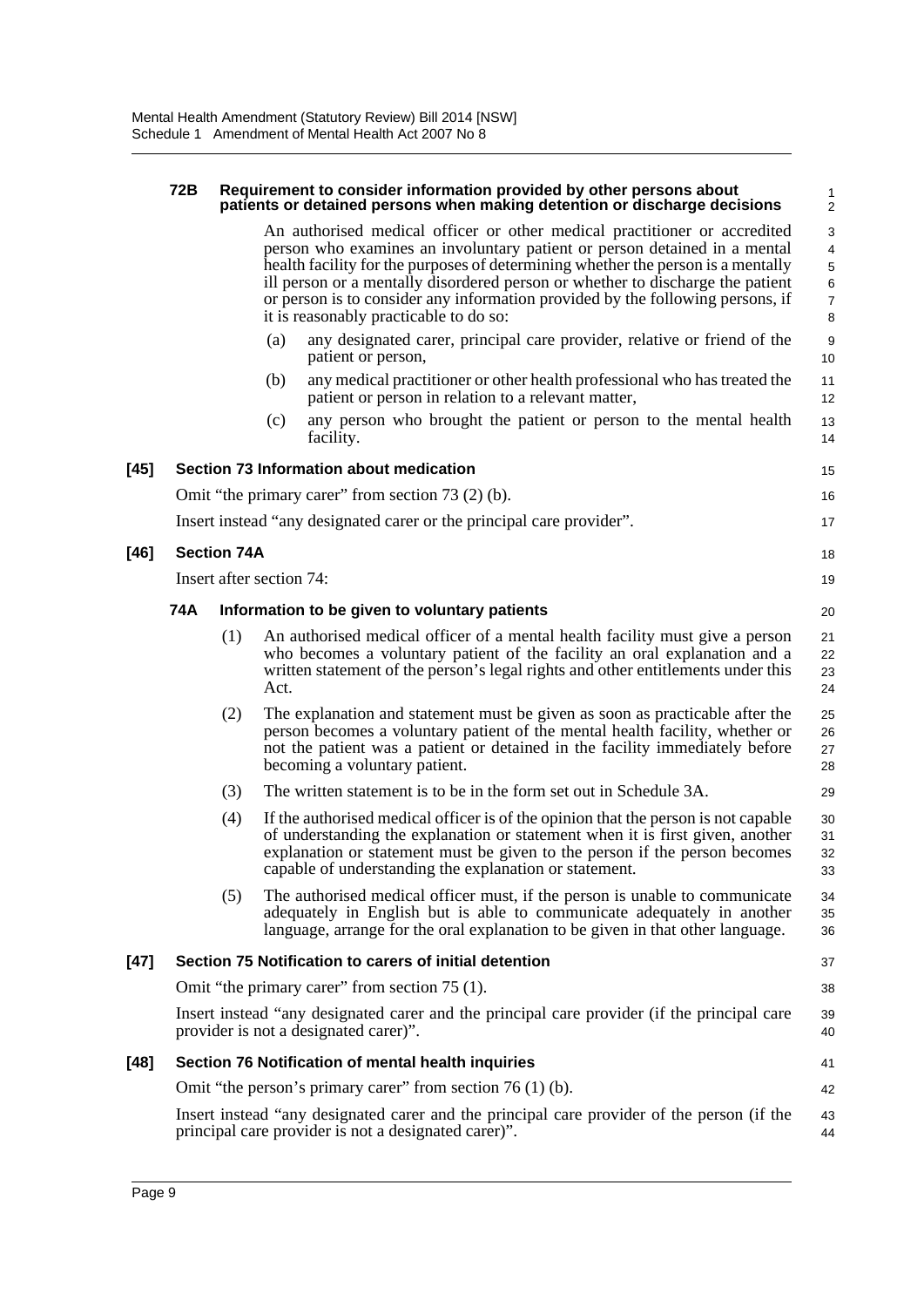| $[49]$ | <b>Section 76 (3)</b>                                                                                                                                         | 1              |
|--------|---------------------------------------------------------------------------------------------------------------------------------------------------------------|----------------|
|        | Omit "the primary carer".                                                                                                                                     | $\overline{a}$ |
|        | Insert instead "any designated carer and the principal care provider (if the principal care<br>provider is not a designated carer)".                          | 3<br>4         |
| $[50]$ | Section 78 Notifications to designated carers and principal care providers of events<br>affecting patients or detained persons                                | 5<br>6         |
|        | Omit "the primary carer" from section 78 (1).                                                                                                                 | $\overline{7}$ |
|        | Insert instead "any designated carer and the principal care provider (if the principal care<br>provider is not a designated carer)".                          | 8<br>9         |
| $[51]$ | Section 79 Discharge and other planning                                                                                                                       | 10             |
|        | Omit "the primary carer" from section 79 (1).                                                                                                                 | 11             |
|        | Insert instead "any designated carer and the principal care provider (if the principal care<br>provider is not a designated carer)".                          | 12<br>13       |
| $[52]$ | <b>Section 79 (2)</b>                                                                                                                                         | 14             |
|        | Omit "primary carer".                                                                                                                                         | 15             |
|        | Insert instead "designated carer and the principal care provider (if the principal care<br>provider is not a designated carer)".                              | 16<br>17       |
| $[53]$ | <b>Section 79 (3)</b>                                                                                                                                         | 18             |
|        | Omit "the patient's or person's primary carer".                                                                                                               | 19             |
|        | Insert instead "any designated carer and the principal care provider (if the principal care<br>provider is not a designated carer) of the patient or person". | 20<br>21       |
| $[54]$ | <b>Section 83 Prohibited treatments</b>                                                                                                                       | 22             |
|        | Omit "intracerebral electrodes" wherever occurring in the definition of <i>psychosurgery</i> in<br>section $83(2)$ .                                          | 23<br>24       |
|        | Insert instead "electrodes within the brain".                                                                                                                 | 25             |
| $[55]$ | Section 89 When electro convulsive therapy may be administered                                                                                                | 26             |
|        | Insert "or a person who is under the age of 16 years" after "involuntary patient" wherever<br>occurring in section 89 (a) and (b).                            | 27<br>28       |
| $[56]$ | Section 93 When electro convulsive therapy may be administered to persons other<br>than involuntary patients or persons under 16                              | 29<br>30       |
|        | Insert "or a person who is under the age of 16 years" after "involuntary patient" in<br>section 93 $(1)$ .                                                    | 31<br>32       |
| $[57]$ | Section 94 When electro convulsive therapy may be administered to involuntary<br>patients or persons under 16                                                 | 33<br>34       |
|        | Insert "or a person who is under the age of 16 years" after "involuntary patient" in<br>section $94(1)$ .                                                     | 35<br>36       |
| $[58]$ | <b>Section 94 (2)</b>                                                                                                                                         | 37             |
|        | Insert "(other than a patient who is under the age of 16 years)" after "involuntary patient".                                                                 | 38             |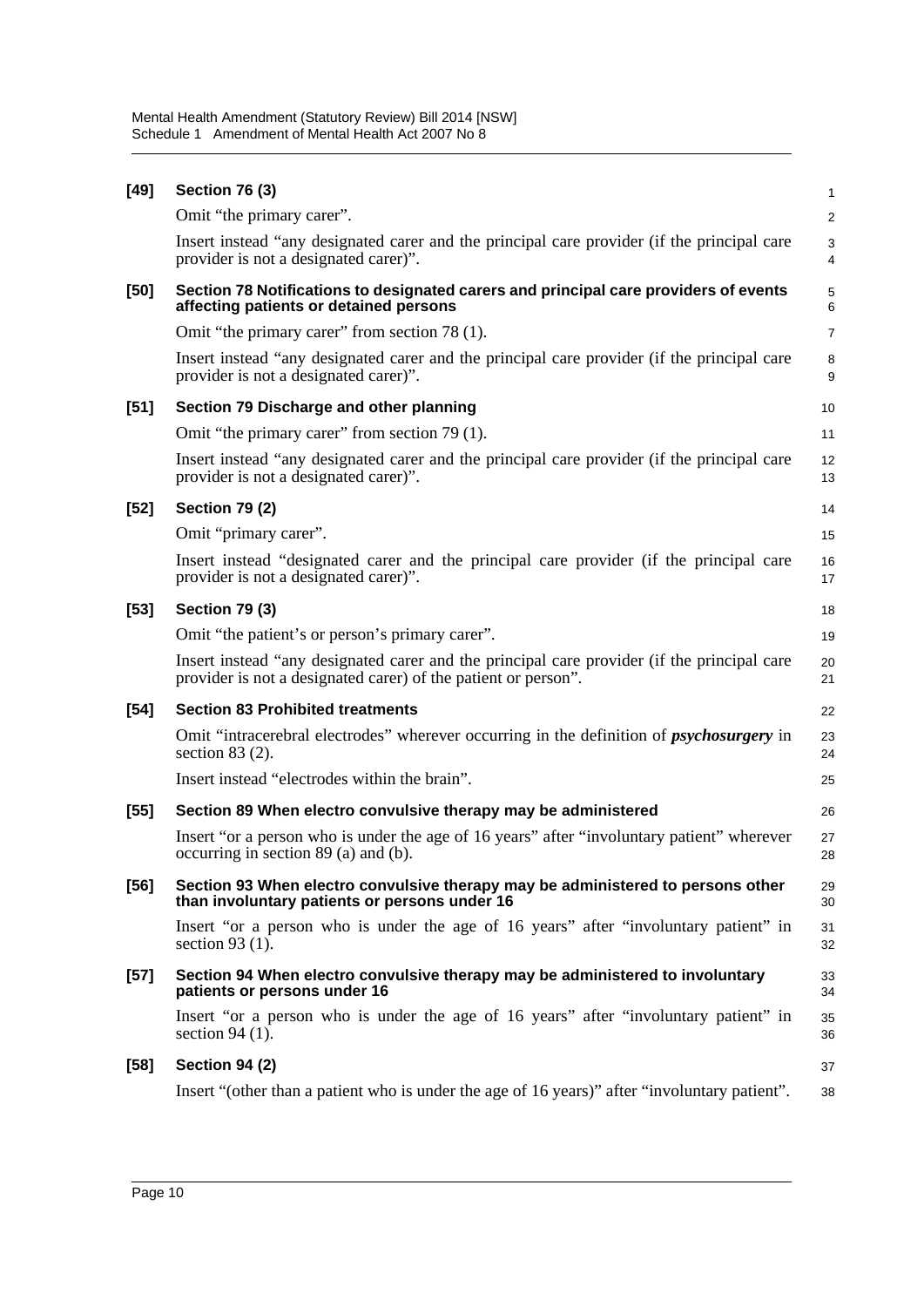| $[59]$ | Section 94 (2A)                                                                                                       |                                  |      |                                                                                                                                                                                                                                                                                                                                                                               | 1                                                         |  |
|--------|-----------------------------------------------------------------------------------------------------------------------|----------------------------------|------|-------------------------------------------------------------------------------------------------------------------------------------------------------------------------------------------------------------------------------------------------------------------------------------------------------------------------------------------------------------------------------|-----------------------------------------------------------|--|
|        | Insert after section $94$ (2):                                                                                        |                                  |      |                                                                                                                                                                                                                                                                                                                                                                               | $\overline{\mathbf{c}}$                                   |  |
|        | (2A)                                                                                                                  |                                  |      | An authorised medical officer may apply to the Tribunal for an ECT<br>administration inquiry about a person who is under the age of 16 years<br>(including an involuntary patient) if a certificate is given under this section by<br>at least 2 medical practitioners, at least one of whom is a psychiatrist with<br>expertise in the treatment of children or adolescents. | 3<br>$\overline{\mathcal{A}}$<br>5<br>6<br>$\overline{7}$ |  |
| [60]   |                                                                                                                       |                                  |      | Section 96 Purpose and findings of ECT inquiries                                                                                                                                                                                                                                                                                                                              | 8                                                         |  |
|        | section 96 $(2)$ , $(4)$ and $(5)$ .                                                                                  |                                  |      | Insert "or persons under 16" after "patients" wherever occurring in the headings to                                                                                                                                                                                                                                                                                           | 9<br>10                                                   |  |
| [61]   | <b>Section 96 (2)</b>                                                                                                 |                                  |      |                                                                                                                                                                                                                                                                                                                                                                               | 11                                                        |  |
|        |                                                                                                                       |                                  |      | Insert "or person under the age of 16 years" after "patient".                                                                                                                                                                                                                                                                                                                 | 12                                                        |  |
| $[62]$ | Section 96 (3), heading                                                                                               |                                  |      |                                                                                                                                                                                                                                                                                                                                                                               | 13                                                        |  |
|        |                                                                                                                       |                                  |      | Insert "(other than persons under 16)" after "patients".                                                                                                                                                                                                                                                                                                                      | 14                                                        |  |
| [63]   | <b>Section 96 (3)</b>                                                                                                 |                                  |      |                                                                                                                                                                                                                                                                                                                                                                               | 15                                                        |  |
|        | "ECT determination".                                                                                                  |                                  |      | Insert "for an involuntary patient (other than a person under the age of 16 years)" after                                                                                                                                                                                                                                                                                     | 16<br>17                                                  |  |
| [64]   | Section 96 (3A)                                                                                                       |                                  |      |                                                                                                                                                                                                                                                                                                                                                                               | 18                                                        |  |
|        | Insert after section $96(3)$ :                                                                                        |                                  |      |                                                                                                                                                                                                                                                                                                                                                                               |                                                           |  |
|        | (3A)<br>ECT determinations that enable treatment of persons under 16                                                  |                                  |      |                                                                                                                                                                                                                                                                                                                                                                               |                                                           |  |
|        | An ECT determination for a person under the age of 16 years (including an<br>involuntary patient) is a determination: |                                  |      |                                                                                                                                                                                                                                                                                                                                                                               |                                                           |  |
|        |                                                                                                                       | (a)                              |      | in the case of an involuntary patient or other person, that:                                                                                                                                                                                                                                                                                                                  | 23                                                        |  |
|        |                                                                                                                       |                                  | (i)  | the person is capable of giving informed consent to the electro<br>convulsive therapy and has given that consent, and                                                                                                                                                                                                                                                         | 24<br>25                                                  |  |
|        |                                                                                                                       |                                  | (i)  | after considering the medical opinions and other information<br>placed before it, the Tribunal is satisfied that the electro<br>convulsive therapy is a reasonable and proper treatment and is<br>necessary or desirable for the safety or welfare of the person, or                                                                                                          | 26<br>27<br>28<br>29                                      |  |
|        |                                                                                                                       | (b)                              |      | in the case of an involuntary patient, that:                                                                                                                                                                                                                                                                                                                                  | 30                                                        |  |
|        |                                                                                                                       |                                  | (i)  | the patient is incapable of giving informed consent or is capable<br>of giving informed consent to the electro convulsive therapy but<br>has refused, or has neither consented nor refused, to have the<br>treatment administered, and                                                                                                                                        | 31<br>32<br>33<br>34                                      |  |
|        |                                                                                                                       |                                  | (ii) | after considering the medical opinions and other information<br>placed before it, the Tribunal is satisfied that the electro<br>convulsive therapy is a reasonable and proper treatment and is<br>necessary or desirable for the safety or welfare of the person.                                                                                                             | 35<br>36<br>37<br>38                                      |  |
| [65]   | Section 96 (6) (d1)                                                                                                   |                                  |      |                                                                                                                                                                                                                                                                                                                                                                               | 39                                                        |  |
|        |                                                                                                                       | Insert after section 96 (6) (d): |      |                                                                                                                                                                                                                                                                                                                                                                               |                                                           |  |
|        |                                                                                                                       | (d1)                             |      | in the case of an ECT administration inquiry for a person who is under<br>the age of 16 years, consider the views (if known) of any designated<br>carer, principal care provider of the person or parent (if not a designated<br>carer or the principal care provider),                                                                                                       | 41<br>42<br>43<br>44                                      |  |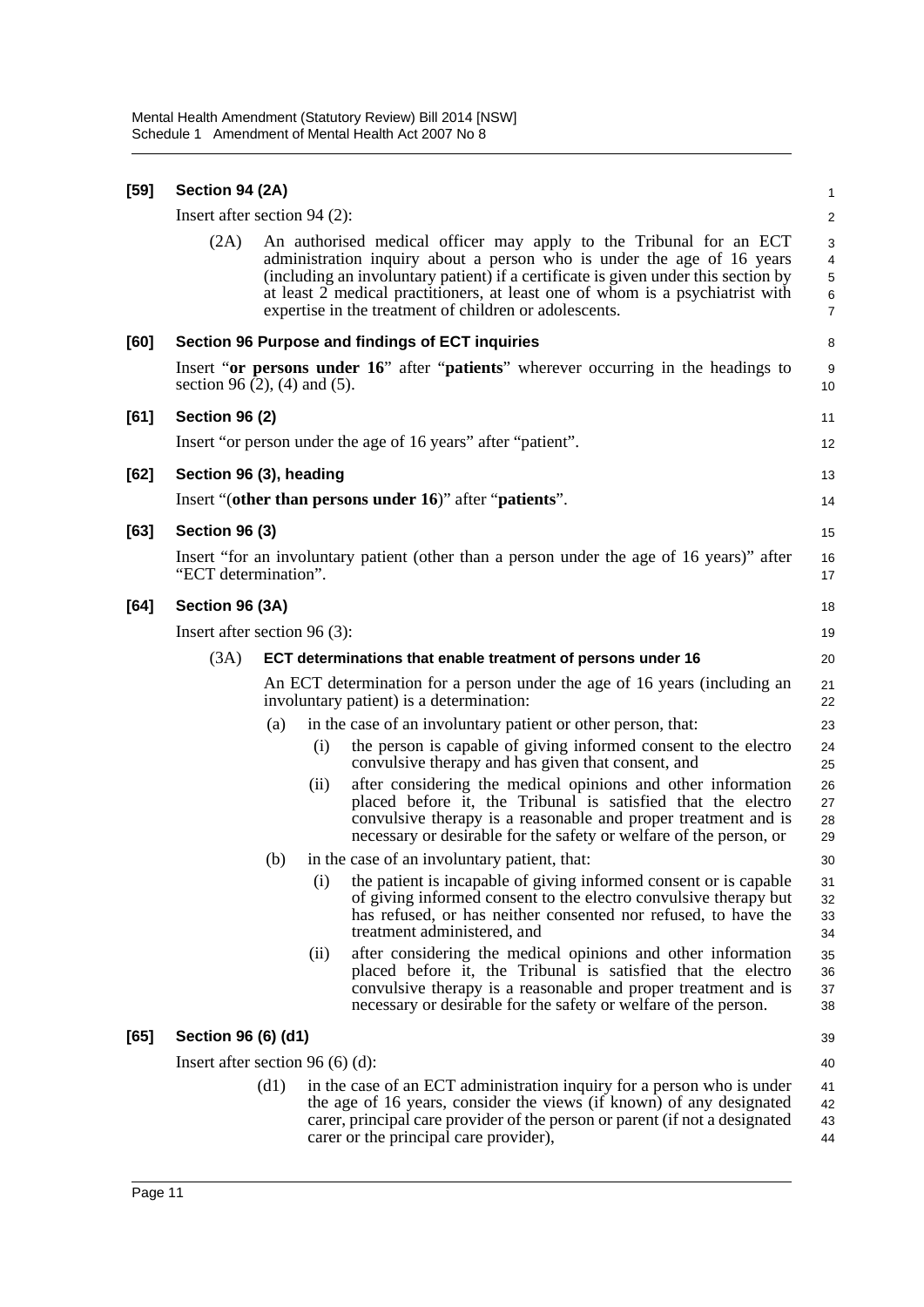| [66]   |                            | Section 97 Electro convulsive therapy register                                                                                                                  | $\mathbf{1}$        |  |  |
|--------|----------------------------|-----------------------------------------------------------------------------------------------------------------------------------------------------------------|---------------------|--|--|
|        |                            | Insert "the President," after "Tribunal," in section 97 (5).                                                                                                    | 2                   |  |  |
| [67]   |                            | Section 100 Secretary may consent to surgery                                                                                                                    |                     |  |  |
|        |                            | Omit "the primary carer" from section 100 (2). Insert instead "a designated carer".                                                                             | 4                   |  |  |
| [68]   | <b>Section 100 (3)</b>     |                                                                                                                                                                 | 5                   |  |  |
|        |                            | Omit section 100 (3) and (4). Insert instead:                                                                                                                   | 6                   |  |  |
|        | (3)                        | On an application, the Secretary may consent to the performance of a surgical<br>operation on an involuntary patient if of the opinion that:                    | $\overline{7}$<br>8 |  |  |
|        |                            | the patient is incapable of giving consent to the operation, and<br>(a)                                                                                         | 9                   |  |  |
|        |                            | it is desirable, having regard to the interests of the patient, to perform<br>(b)<br>the surgical operation on the patient.                                     | 10<br>11            |  |  |
| [69]   |                            | Section 101 Tribunal may consent to surgery                                                                                                                     | 12                  |  |  |
|        |                            | Omit "the primary carer of the person does not agree" from section 101 (2).                                                                                     | 13                  |  |  |
|        |                            | Insert instead "none of the designated carers of the person agree".                                                                                             | 14                  |  |  |
| [70]   | <b>Section 101 (4)</b>     |                                                                                                                                                                 | 15                  |  |  |
|        |                            | Omit "a voluntary patient or".                                                                                                                                  | 16                  |  |  |
| $[71]$ |                            | <b>Section 129 Official visitors</b>                                                                                                                            | 17                  |  |  |
|        |                            | Omit "the primary carer" from section 129 (3) (b).                                                                                                              | 18                  |  |  |
|        |                            | Insert instead "a designated carer or principal care provider".                                                                                                 | 19                  |  |  |
| $[72]$ |                            | Section 131 Inspections of mental health facilities by official visitors                                                                                        | 20                  |  |  |
|        |                            | Omit "the primary carer" from section 131 (6).                                                                                                                  | 21                  |  |  |
|        |                            | Insert instead "a designated carer or principal care provider".                                                                                                 | 22                  |  |  |
| $[73]$ | visitor                    | Section 134 Request by patient or other person at mental health facility to see official                                                                        | 23<br>24            |  |  |
|        |                            | Omit "the primary carer" from section 134 (1).                                                                                                                  | 25                  |  |  |
|        |                            | Insert instead "a designated carer or principal care provider".                                                                                                 | 26                  |  |  |
| $[74]$ | <b>Section 134 (1)</b>     |                                                                                                                                                                 | 27                  |  |  |
|        |                            | Insert "or care provider" after "or carer".                                                                                                                     | 28                  |  |  |
| $[75]$ | <b>Section 134 (2)</b>     |                                                                                                                                                                 | 29                  |  |  |
|        | Omit "or primary carer's". |                                                                                                                                                                 | 30                  |  |  |
|        |                            | Insert instead "or designated carer's or principal care provider's".                                                                                            | 31                  |  |  |
| $[76]$ | <b>Section 134A</b>        |                                                                                                                                                                 | 32                  |  |  |
|        | Insert after section 134:  |                                                                                                                                                                 | 33                  |  |  |
|        | 134A                       | Request by patient or other person at other health facility to see official visitor                                                                             | 34                  |  |  |
|        | (1)                        | A person referred to in section 18 (2) who is detained in a health facility other<br>than a mental health facility, or a designated carer or the principal care | 35<br>36            |  |  |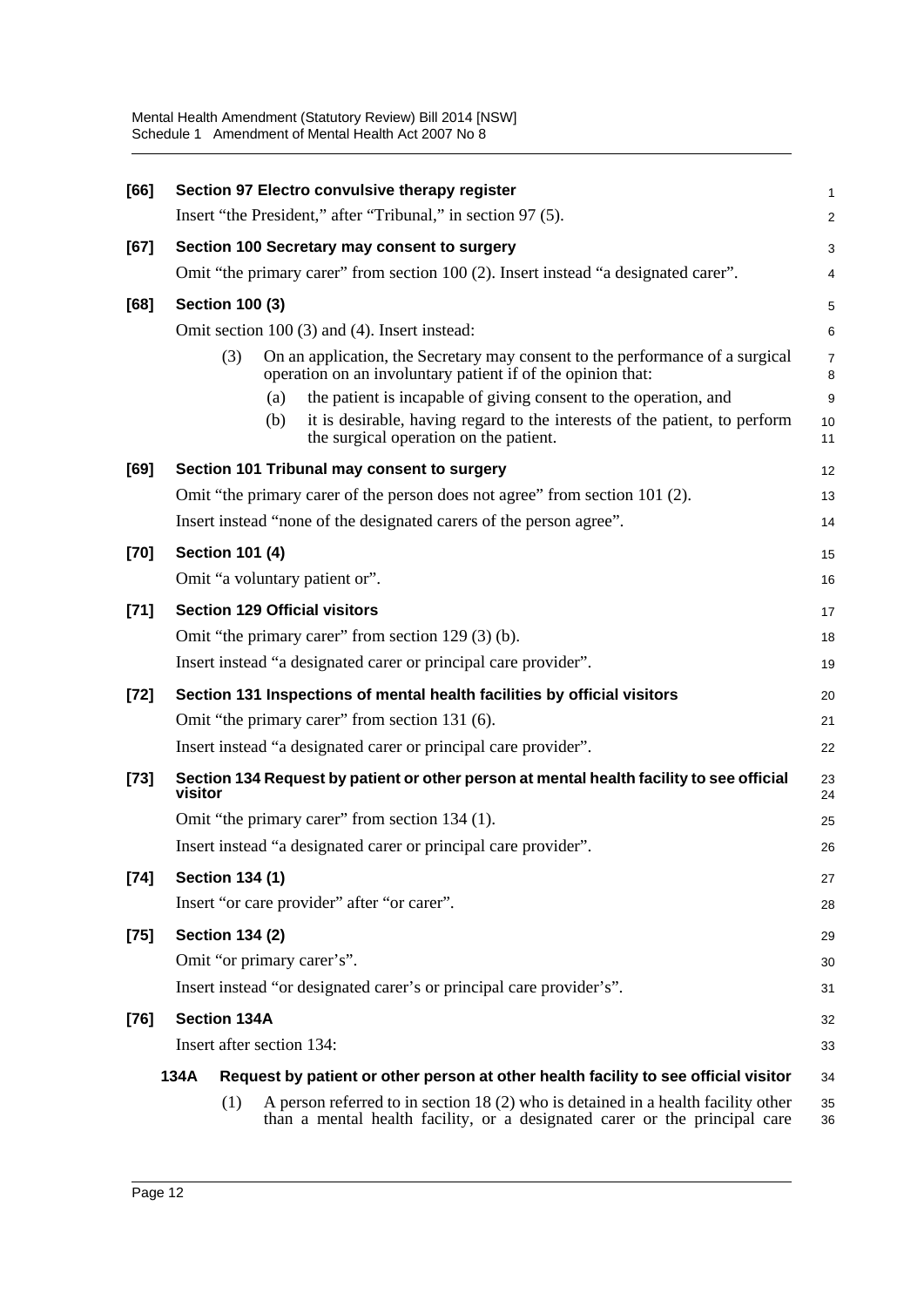|        |                                                     | provider of the person, may notify the medical superintendent of the health<br>facility that the person, caref or care provider desires to see an official visitor.                                                                                                                                                                                              | $\mathbf{1}$<br>2          |  |  |  |
|--------|-----------------------------------------------------|------------------------------------------------------------------------------------------------------------------------------------------------------------------------------------------------------------------------------------------------------------------------------------------------------------------------------------------------------------------|----------------------------|--|--|--|
|        | (2)                                                 | The medical superintendent must inform the Principal official visitor of the<br>person's or carer's or care provider's desire to see an official visitor not later<br>than 2 days after receiving the notification.                                                                                                                                              |                            |  |  |  |
|        | (3)                                                 | The Principal official visitor is to arrange for an official visitor to visit the<br>health facility as soon as reasonably practicable.                                                                                                                                                                                                                          | $\,6$<br>7                 |  |  |  |
|        | (4)                                                 | The regulations may make provision for or with respect to the following:                                                                                                                                                                                                                                                                                         | 8                          |  |  |  |
|        |                                                     | the functions of an official visitor who visits a health facility under this<br>(a)<br>section,                                                                                                                                                                                                                                                                  | $\boldsymbol{9}$<br>10     |  |  |  |
|        |                                                     | the obligations of the medical superintendent of a health facility in<br>(b)<br>respect of a visit under this section.                                                                                                                                                                                                                                           | 11<br>12                   |  |  |  |
| $[77]$ |                                                     | <b>Section 147 Annual report</b>                                                                                                                                                                                                                                                                                                                                 | 13                         |  |  |  |
|        |                                                     | Omit section 147 (2) (d). Insert instead:                                                                                                                                                                                                                                                                                                                        | 14                         |  |  |  |
|        |                                                     | the number of persons detained as involuntary patients.<br>(d)                                                                                                                                                                                                                                                                                                   | 15                         |  |  |  |
| $[78]$ |                                                     | Section 152 Legal representation of mentally ill persons and other persons                                                                                                                                                                                                                                                                                       | 16                         |  |  |  |
|        |                                                     | Omit "a developmental disability of mind" wherever occurring.                                                                                                                                                                                                                                                                                                    | 17                         |  |  |  |
|        |                                                     | Insert instead "an intellectual disability or developmental disability".                                                                                                                                                                                                                                                                                         | 18                         |  |  |  |
| $[79]$ | Section 154 Rights of appearance and representation |                                                                                                                                                                                                                                                                                                                                                                  |                            |  |  |  |
|        |                                                     | Insert after section $154$ (3):                                                                                                                                                                                                                                                                                                                                  | 20                         |  |  |  |
|        | (4)                                                 | A person who is under the age of 16 years who has a matter before the Tribunal<br>must be represented by an Australian legal practitioner or, with the approval<br>of the Tribunal, by another person of his or her choice, unless the Tribunal<br>decides that it is in the best interests of the person to proceed without the<br>person being so represented. | 21<br>22<br>23<br>24<br>25 |  |  |  |
| [80]   |                                                     | Section 189 Disclosure of information                                                                                                                                                                                                                                                                                                                            | 26                         |  |  |  |
|        |                                                     | Omit "primary carer" from section 189 (1) (c).                                                                                                                                                                                                                                                                                                                   | 27                         |  |  |  |
|        |                                                     | Insert instead "designated carer or principal care provider".                                                                                                                                                                                                                                                                                                    | 28                         |  |  |  |
| [81]   |                                                     | Schedule 1 Medical certificate as to examination or observation of person                                                                                                                                                                                                                                                                                        | 29                         |  |  |  |
|        |                                                     | Omit "personally" wherever occurring.                                                                                                                                                                                                                                                                                                                            | 30                         |  |  |  |
|        |                                                     | Insert instead "personally/by audio visual link".                                                                                                                                                                                                                                                                                                                | 31                         |  |  |  |
| $[82]$ | Schedule 1, item 1                                  |                                                                                                                                                                                                                                                                                                                                                                  | 32                         |  |  |  |
|        |                                                     | Omit the item. Insert instead:                                                                                                                                                                                                                                                                                                                                   | 33                         |  |  |  |
|        | 1.                                                  | I am of the opinion that the person examined/observed by me is [ <i>strike out alternative</i><br><i>that is not applicable</i> ]:                                                                                                                                                                                                                               | 34<br>35                   |  |  |  |
|        |                                                     | a mentally ill person suffering from a mental illness and that owing to<br>(a)<br>that illness there are reasonable grounds for believing that care,<br>treatment or control of the person is necessary for the person's own<br>protection from serious harm or for the protection of others from serious<br>harm,                                               | 36<br>37<br>38<br>39<br>40 |  |  |  |
|        |                                                     |                                                                                                                                                                                                                                                                                                                                                                  |                            |  |  |  |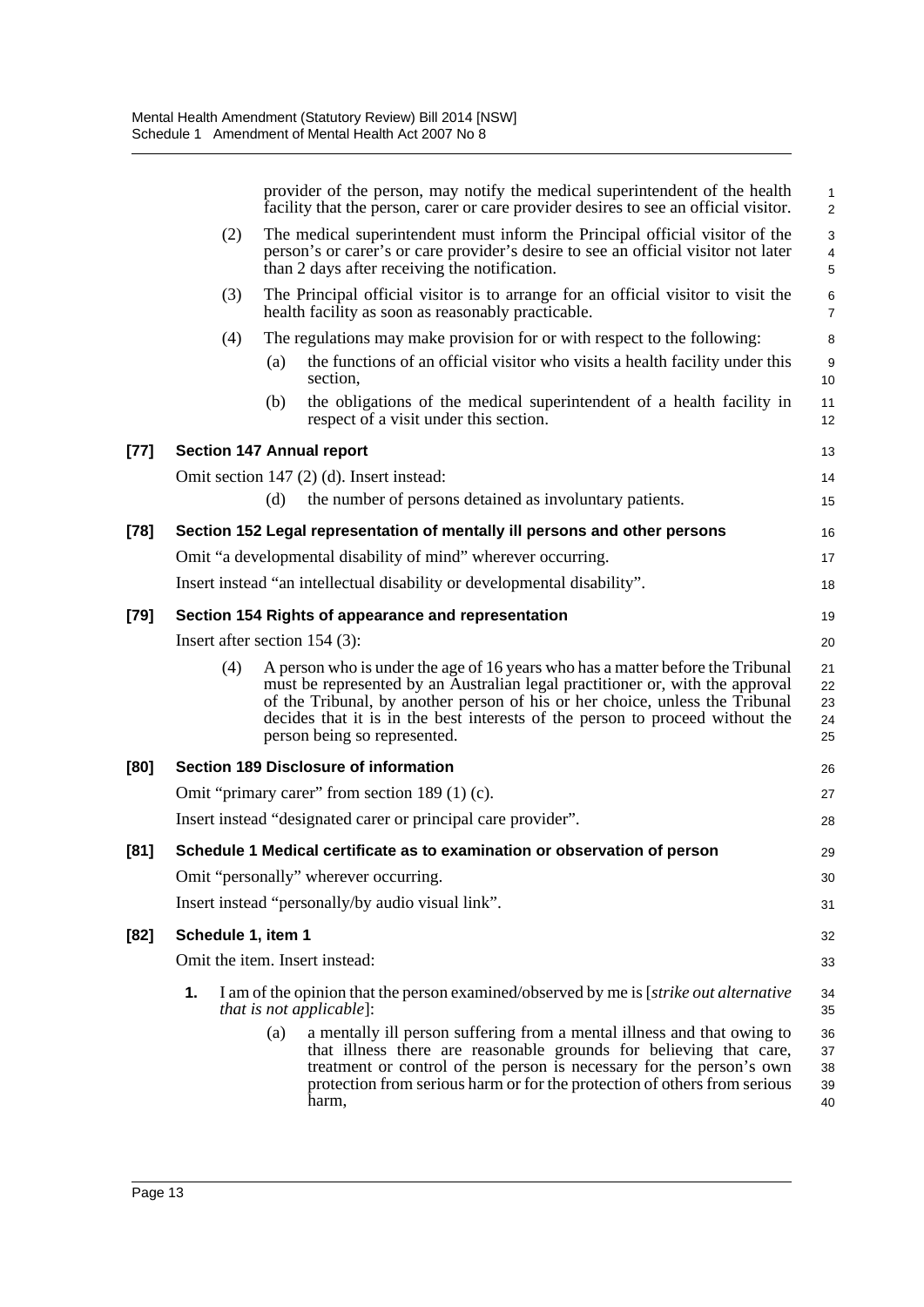|      |   |                    | (b) |                                | a mentally disordered person whose behaviour for the time being is so<br>irrational as to justify a conclusion on reasonable grounds that<br>temporary care, treatment or control of the person is necessary for the<br>person's own protection from serious harm or for the protection of<br>others from serious harm.                                | 1<br>$\overline{2}$<br>3<br>4<br>5 |
|------|---|--------------------|-----|--------------------------------|--------------------------------------------------------------------------------------------------------------------------------------------------------------------------------------------------------------------------------------------------------------------------------------------------------------------------------------------------------|------------------------------------|
| [83] |   | Schedule 1, item 6 |     |                                |                                                                                                                                                                                                                                                                                                                                                        | 6                                  |
|      |   |                    |     | Omit "the primary carer".      |                                                                                                                                                                                                                                                                                                                                                        | $\overline{7}$                     |
|      |   |                    |     |                                | Insert instead "a designated carer or the principal care provider".                                                                                                                                                                                                                                                                                    | 8                                  |
| [84] |   | Schedule 1, note 1 |     |                                |                                                                                                                                                                                                                                                                                                                                                        | 9                                  |
|      |   |                    |     |                                | Omit "developmental disability of mind".                                                                                                                                                                                                                                                                                                               | 10                                 |
|      |   |                    |     |                                | Insert instead "an intellectual disability or developmental disability".                                                                                                                                                                                                                                                                               | 11                                 |
| [85] |   | Schedule 1, note 2 |     |                                |                                                                                                                                                                                                                                                                                                                                                        | 12                                 |
|      |   | Omit "personal".   |     |                                |                                                                                                                                                                                                                                                                                                                                                        | 13                                 |
| [86] |   | Schedule 1, note 4 |     |                                |                                                                                                                                                                                                                                                                                                                                                        | 14                                 |
|      |   |                    |     | Omit the note. Insert instead: |                                                                                                                                                                                                                                                                                                                                                        | 15                                 |
|      | 4 |                    |     | defined as follows:            | In the Mental Health Act 2007, designated carer and principal care provider are                                                                                                                                                                                                                                                                        | 16<br>17                           |
|      |   | 71                 |     |                                | <b>Designated carers</b>                                                                                                                                                                                                                                                                                                                               | 18                                 |
|      |   |                    | (1) | Act is:                        | The <i>designated carer</i> of a person (the <i>patient</i> ) for the purposes of this                                                                                                                                                                                                                                                                 | 19<br>20                           |
|      |   |                    |     | (a)                            | the guardian of the patient, or                                                                                                                                                                                                                                                                                                                        | 21                                 |
|      |   |                    |     | (b)                            | the parent of a patient who is a child (subject to any nomination<br>by a patient referred to in paragraph $(c)$ , or                                                                                                                                                                                                                                  | 22<br>23                           |
|      |   |                    |     | (c)                            | if the patient is over the age of 14 years and is not a person under<br>guardianship, a person nominated by the patient as a designated<br>carer under this Part under a nomination that is in force, or                                                                                                                                               | 24<br>25<br>26                     |
|      |   |                    |     | (d)                            | if the patient is not a patient referred to in paragraph $(a)$ or $(b)$ or<br>there is no nomination in force as referred to in paragraph (c):                                                                                                                                                                                                         | 27<br>28                           |
|      |   |                    |     |                                | the spouse of the patient, if any, if the relationship between<br>(i)<br>the patient and the spouse is close and continuing, or                                                                                                                                                                                                                        | 29<br>30                           |
|      |   |                    |     |                                | (ii)<br>any individual who is primarily responsible for providing<br>support or care to the patient (other than wholly or<br>substantially on a commercial basis), or                                                                                                                                                                                  | 31<br>32<br>33                     |
|      |   |                    |     |                                | a close friend or relative of the patient.<br>(iii)                                                                                                                                                                                                                                                                                                    | 34                                 |
|      |   |                    | (2) |                                | In this section:                                                                                                                                                                                                                                                                                                                                       | 35                                 |
|      |   |                    |     |                                | <i>close friend or relative</i> of a patient means a friend or relative of the<br>patient who maintains both a close personal relationship with the patient<br>through frequent personal contact and a personal interest in the patient's<br>welfare and who does not provide support to the patient wholly or<br>substantially on a commercial basis. | 36<br>37<br>38<br>39<br>40         |
|      |   |                    |     | culture.                       | <i>relative</i> of a patient who is an Aboriginal person or a Torres Strait<br>Islander includes a person who is part of the extended family or kin of<br>the patient according to the indigenous kinship system of the patient's                                                                                                                      | 41<br>42<br>43<br>44               |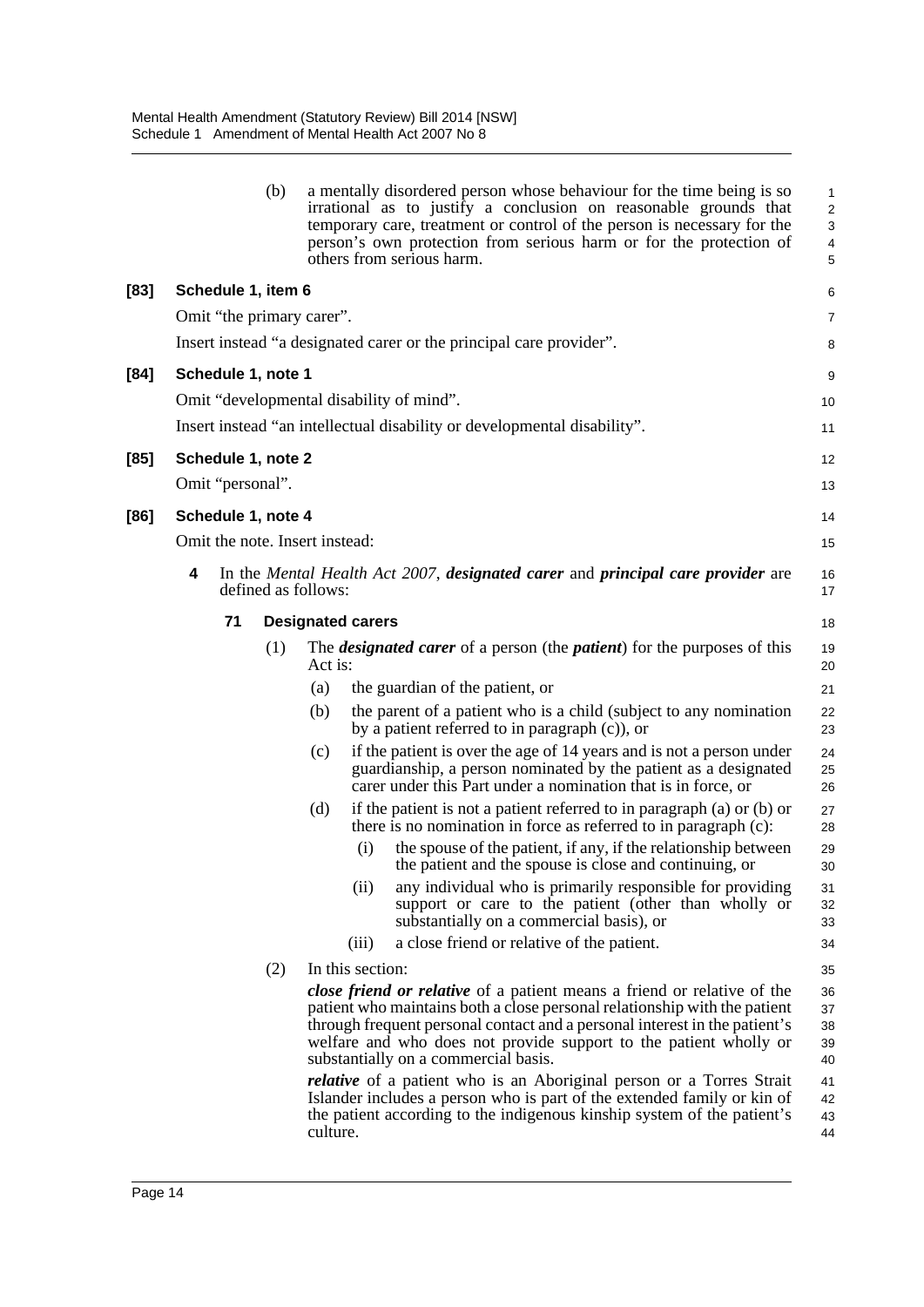|        | 72A                                                                                                                                                                                                                                                                                                                    | <b>Principal care providers</b> |                                                                                                                                                                                                                                                                                                                                                            |                                   |  |
|--------|------------------------------------------------------------------------------------------------------------------------------------------------------------------------------------------------------------------------------------------------------------------------------------------------------------------------|---------------------------------|------------------------------------------------------------------------------------------------------------------------------------------------------------------------------------------------------------------------------------------------------------------------------------------------------------------------------------------------------------|-----------------------------------|--|
|        |                                                                                                                                                                                                                                                                                                                        | (1)                             | The <i>principal care provider</i> of a person for the purposes of this Act is<br>the individual who is primarily responsible for providing support or care<br>to the person (other than wholly or substantially on a commercial basis).                                                                                                                   | $\overline{c}$<br>$\sqrt{3}$<br>4 |  |
|        |                                                                                                                                                                                                                                                                                                                        | (2)                             | An authorised medical officer at a mental health facility or a director of<br>community treatment may, for the purposes of complying with a<br>provision of this Act or the regulations, determine who is the principal<br>care provider of a person.                                                                                                      | 5<br>6<br>$\boldsymbol{7}$<br>8   |  |
|        |                                                                                                                                                                                                                                                                                                                        | (3)                             | The authorised medical officer must not determine that a person is the<br>principal care provider of another person if the person is excluded from<br>being given notice or information about the other person under this Act.                                                                                                                             | 9<br>10<br>11                     |  |
|        |                                                                                                                                                                                                                                                                                                                        | (4)                             | An authorised medical officer or a director of community treatment is<br>not required to give effect to a requirement relating to a principal care<br>provider of a person under this Act or the regulations if the officer or<br>director reasonably believes that to do so may put the person or the<br>principal care provider at risk of serious harm. | 12<br>13<br>14<br>15<br>16        |  |
|        |                                                                                                                                                                                                                                                                                                                        | (5)                             | A principal care provider of a person may also be a designated carer of<br>the person.                                                                                                                                                                                                                                                                     | 17<br>18                          |  |
| $[87]$ | Schedule 1, note 6                                                                                                                                                                                                                                                                                                     |                                 |                                                                                                                                                                                                                                                                                                                                                            | 19                                |  |
|        |                                                                                                                                                                                                                                                                                                                        |                                 | Insert at the end of the notes:                                                                                                                                                                                                                                                                                                                            | 20                                |  |
|        | 6                                                                                                                                                                                                                                                                                                                      |                                 | An examination or observation may be carried out by audio visual link by a<br>medical practitioner or accredited person if it is not reasonably practicable for<br>a medical practitioner or accredited person to personally examine or observe a<br>person for the purposes of this form.                                                                 | 21<br>22<br>23<br>24              |  |
| [88]   | Schedule 3, heading                                                                                                                                                                                                                                                                                                    |                                 |                                                                                                                                                                                                                                                                                                                                                            |                                   |  |
|        |                                                                                                                                                                                                                                                                                                                        |                                 | Insert "for persons detained in mental health facility" after "rights".                                                                                                                                                                                                                                                                                    | 26                                |  |
| $[89]$ | <b>Schedule 3</b>                                                                                                                                                                                                                                                                                                      |                                 |                                                                                                                                                                                                                                                                                                                                                            | 27                                |  |
|        |                                                                                                                                                                                                                                                                                                                        |                                 | Insert "You or a person who asks for you to be let out may appeal to the Mental Health<br>Review Tribunal against a refusal by the medical superintendent or another authorised<br>medical officer to let you out." at the end of the matter under the heading " <b>How can I get</b><br>out of a mental health facility?".                                | 28<br>29<br>30<br>31              |  |
| [90]   | Schedule 3                                                                                                                                                                                                                                                                                                             |                                 |                                                                                                                                                                                                                                                                                                                                                            |                                   |  |
|        | Insert "You may be operated on if a person who is your designated carer and the Secretary<br>of the Ministry of Health agree if you do not consent to the operation, but only if it is in your<br>interests to have the operation." at the end of the matter under the heading "Can I be<br>treated against my will?". |                                 |                                                                                                                                                                                                                                                                                                                                                            |                                   |  |
| [91]   | <b>Schedule 3</b>                                                                                                                                                                                                                                                                                                      |                                 |                                                                                                                                                                                                                                                                                                                                                            | 37                                |  |
|        |                                                                                                                                                                                                                                                                                                                        |                                 | Omit "your primary carer" where firstly and lastly occurring.                                                                                                                                                                                                                                                                                              | 38                                |  |

Insert instead "a designated carer or any other person who is your principal care provider". 39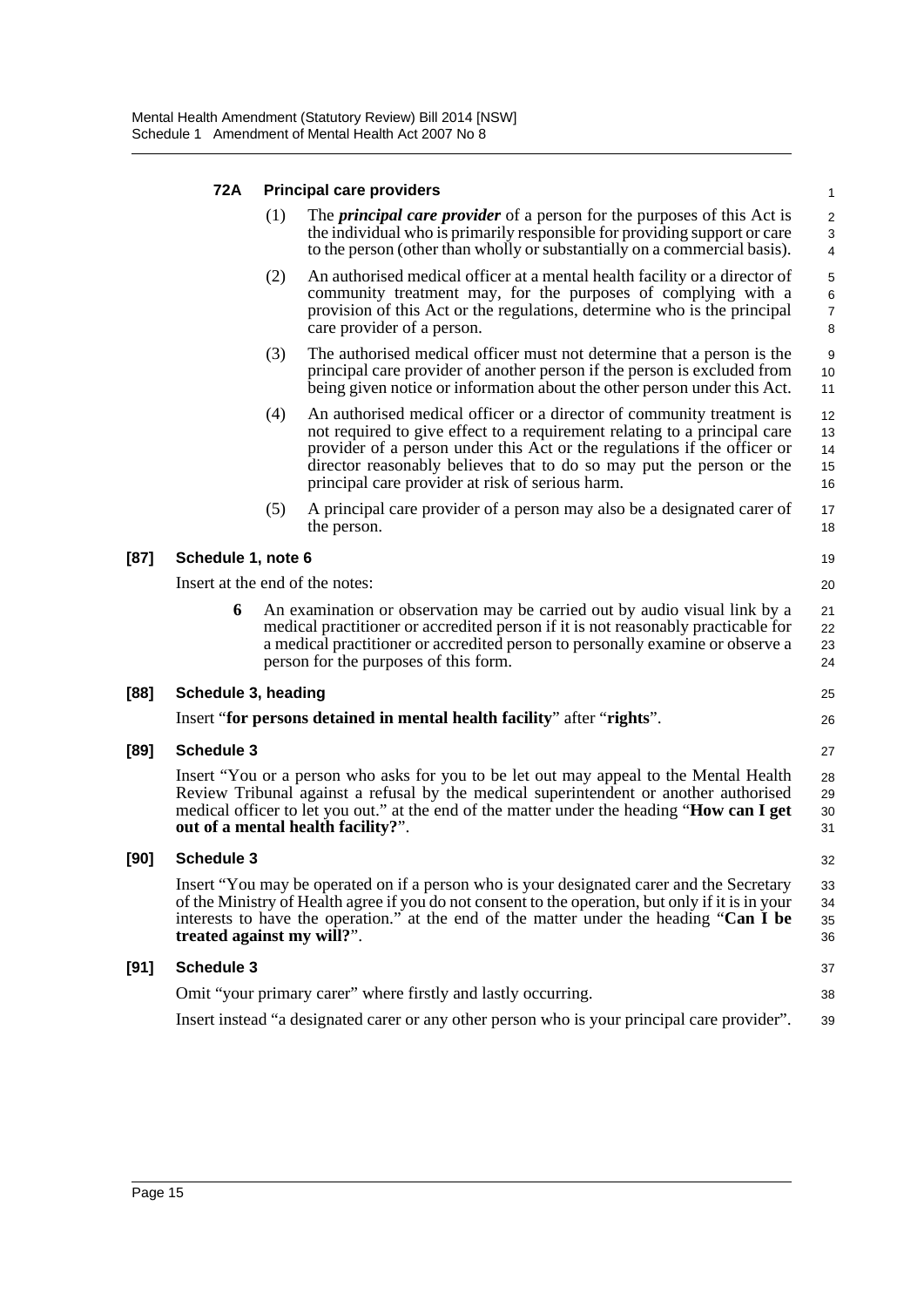| $[92]$ | <b>Schedule 3</b>                                                                                                                                                                                                                                                            | $\mathbf{1}$   |
|--------|------------------------------------------------------------------------------------------------------------------------------------------------------------------------------------------------------------------------------------------------------------------------------|----------------|
|        | Insert after the matter under the heading "Who can I ask for help?":                                                                                                                                                                                                         | 2              |
|        | Can I see an official visitor?<br>You may ask any facility staff member if you can see an official visitor. Staff will arrange<br>for a visit by an official visitor.                                                                                                        | 3<br>4<br>5    |
| [93]   | <b>Schedule 3</b>                                                                                                                                                                                                                                                            | 6              |
|        | Omit "a person to be your primary carer".                                                                                                                                                                                                                                    | $\overline{7}$ |
|        | Insert instead "up to 2 people to be your designated carers, including a person who is also<br>your principal care provider,".                                                                                                                                               | 8<br>9         |
| [94]   | <b>Schedule 3</b>                                                                                                                                                                                                                                                            | 10             |
|        | Omit "Your primary carer".                                                                                                                                                                                                                                                   | 11             |
|        | Insert instead "A designated carer or any other person who is your principal care provider".                                                                                                                                                                                 | 12             |
| [95]   | <b>Schedule 3A</b>                                                                                                                                                                                                                                                           | 13             |
|        | Insert after Schedule 3:                                                                                                                                                                                                                                                     | 14             |
|        | Schedule 3A Statement of rights for voluntary patients                                                                                                                                                                                                                       | 15             |
|        |                                                                                                                                                                                                                                                                              |                |
|        | (Section 74A (3))                                                                                                                                                                                                                                                            | 16             |
|        | <b>Statement of rights</b>                                                                                                                                                                                                                                                   | 17             |
|        | Your rights                                                                                                                                                                                                                                                                  | 18             |
|        | You should read the questions and answers below to find out your rights and what may happen to<br>you after you become a patient in a mental health facility.                                                                                                                | 19<br>20       |
|        | What happens about my treatment at a mental health facility?                                                                                                                                                                                                                 | 21             |
|        | The medical staff must tell you about your treatment, treatment alternatives and the effects of<br>treatment if you ask. They must also tell you about treatment plans and recovery plans for your<br>ongoing care and get your agreement to them, if you are able to agree. | 22<br>23<br>24 |
|        | You can accept or refuse any treatment and you can stop agreeing to a treatment at any time. You<br>must not be given excessive or inappropriate medication.                                                                                                                 | 25<br>26       |
|        | Who else may be at a mental health facility?                                                                                                                                                                                                                                 | 27             |
|        | Other patients in the mental health facility may be very ill and being kept and treated in the mental<br>health facility without their agreement.                                                                                                                            | 28<br>29       |
|        | How can I get out of a mental health facility?                                                                                                                                                                                                                               | 30             |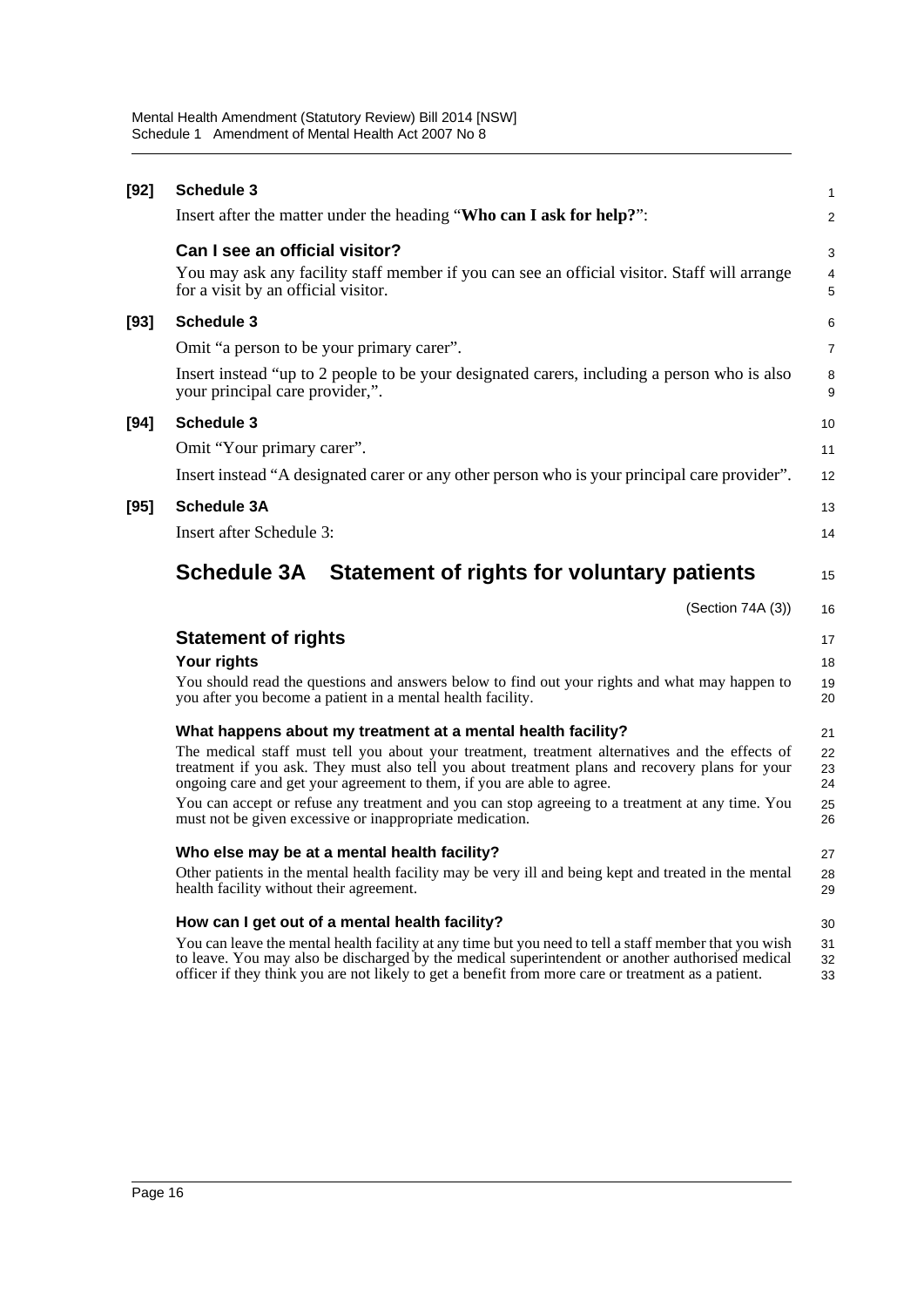|      | When can I be kept in a mental health facility against my will?                                                                                                                                                                                                                                                                                                                                                                                                                                                                                                                                                                                          | 1                                      |
|------|----------------------------------------------------------------------------------------------------------------------------------------------------------------------------------------------------------------------------------------------------------------------------------------------------------------------------------------------------------------------------------------------------------------------------------------------------------------------------------------------------------------------------------------------------------------------------------------------------------------------------------------------------------|----------------------------------------|
|      | You can be kept in a mental health facility against your will if you are certified by the facility doctor<br>as a mentally ill person or a mentally disordered person. You may be kept for up to 2 hours against<br>your will so that the facility doctor may see you to decide whether to certify you.                                                                                                                                                                                                                                                                                                                                                  | 2<br>3<br>4                            |
|      | A mentally ill person is someone who has a mental illness and who needs to be kept in a mental<br>health facility for their own protection or to protect other people. A mentally disordered person is<br>someone whose behaviour shows that they need to be kept in a mental health facility for a short time<br>for their own protection or to protect other people.                                                                                                                                                                                                                                                                                   | 5<br>6<br>$\overline{7}$<br>8          |
|      | The facility cannot continue to keep you against your will unless at least one other doctor also finds<br>that you are a mentally ill person or a mentally disordered person. At least one of the doctors who<br>sees you must be a psychiatrist.                                                                                                                                                                                                                                                                                                                                                                                                        | 9<br>10<br>11                          |
|      | Is there any review of decisions about me or of my case?                                                                                                                                                                                                                                                                                                                                                                                                                                                                                                                                                                                                 | 12                                     |
|      | If a mental health facility doctor who is not the medical superintendent refuses to admit you as a<br>voluntary patient or decides to discharge you from the facility, you can ask the medical<br>superintendent of the facility to review that decision.                                                                                                                                                                                                                                                                                                                                                                                                | 13<br>14<br>15                         |
|      | If you are a patient in a mental health facility for more than 12 months, the Mental Health Review<br>Tribunal will review your case and also find out whether you have agreed to stay as a patient. The<br>Tribunal may order you to be discharged after reviewing your case.                                                                                                                                                                                                                                                                                                                                                                           | 16<br>17<br>18                         |
|      | Can I be given electro convulsive therapy (ECT) against my will?<br>No.                                                                                                                                                                                                                                                                                                                                                                                                                                                                                                                                                                                  | 19<br>20                               |
|      | Who can I ask for help?<br>You may ask any facility staff member, social worker, doctor, official visitor, chaplain, your own<br>lawyer or the Mental Health Advocacy Service for help. The Mental Health Advocacy Service<br>(Note. Appropriate telephone numbers should be included.)                                                                                                                                                                                                                                                                                                                                                                  | 21<br>22<br>23<br>24<br>25             |
|      | <b>Can I see an official visitor?</b>                                                                                                                                                                                                                                                                                                                                                                                                                                                                                                                                                                                                                    | 26                                     |
|      | You may ask any facility staff member if you can see an official visitor. Staff will arrange for a visit<br>by an official visitor.                                                                                                                                                                                                                                                                                                                                                                                                                                                                                                                      | 27<br>28                               |
|      | Can I ask a friend or relative to act for me?<br>You may nominate up to 2 people to be your designated carers, including a person who is also your<br>principal care provider, while you are in a mental health facility. A designated carer or your principal<br>care provider may ask for information on your behalf and will be informed if you are kept in a mental<br>health facility, transferred or discharged and of proposed special mental health treatments. You and<br>a designated carer or any other person who is your principal care provider also have the right to be<br>given information about follow-up care if you are discharged. | 29<br>30<br>31<br>32<br>33<br>34<br>35 |
| [96] | Schedule 4 Provisions relating to Principal official visitor and official visitors                                                                                                                                                                                                                                                                                                                                                                                                                                                                                                                                                                       | 36                                     |
|      | Omit "3 years" from clause 2. Insert instead "4 years".                                                                                                                                                                                                                                                                                                                                                                                                                                                                                                                                                                                                  | 37                                     |